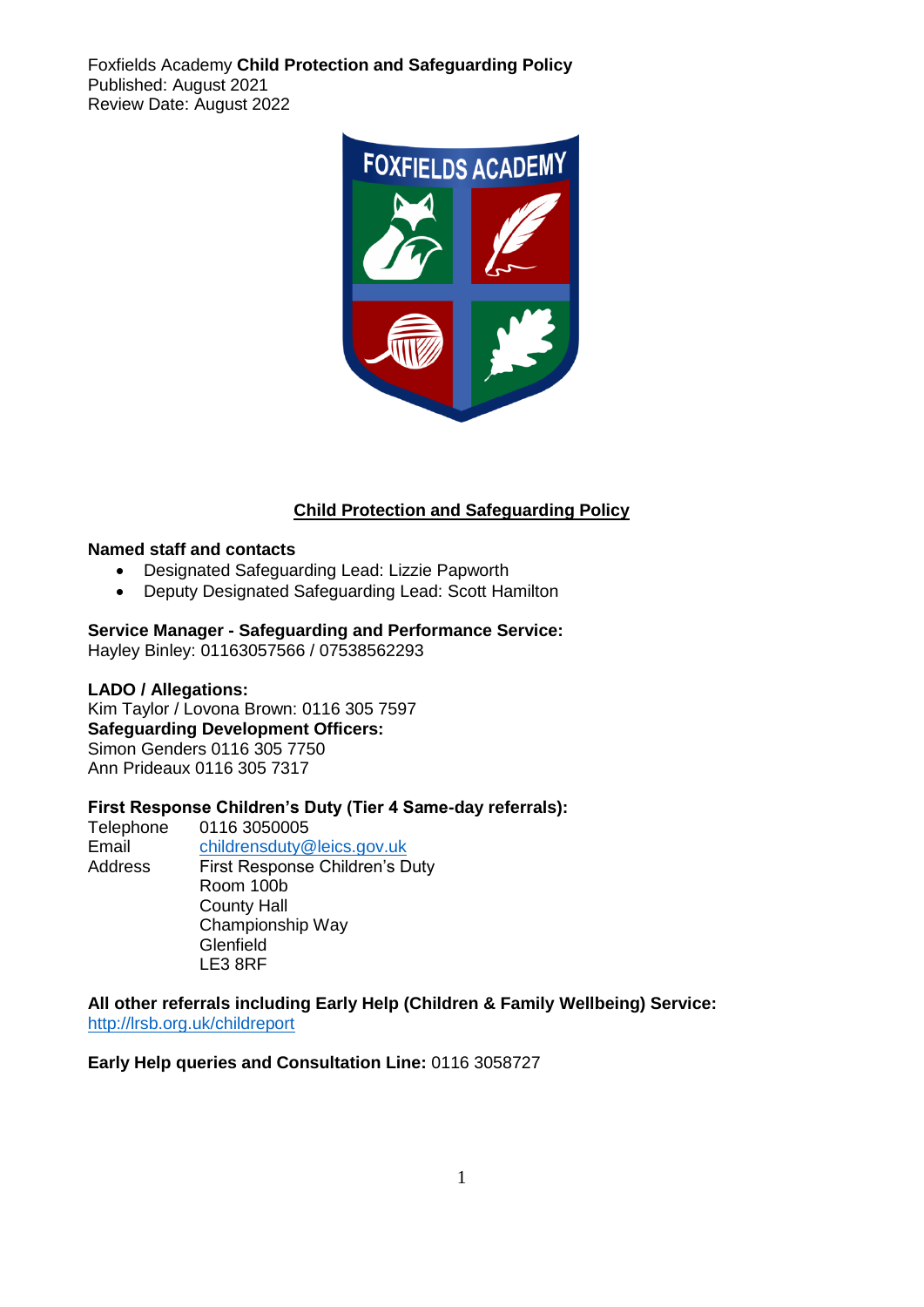Foxfields Academy fully recognises the contribution it can make to protect children and support pupils in school. The aim of the policy is to safeguard and promote our pupil's welfare, safety and health by fostering an honest, open, caring and supportive environment. We encourage pupils to talk about their worries and to report their concerns to us. The pupil's welfare is of paramount importance,

This policy is consistent with:

- The legal duty to safeguard and promote the welfare of children, as described in Section 157 of the Education Act 2002 and the statutory guidance "Keeping Children Safe in Education", September 2021 and "Working Together to Safeguard Children", 2018.
- The Leicestershire and Rutland Safeguarding Children Partnership Multi-Agency Safeguarding Arrangements.

This policy applies to all staff, volunteers, governors and visitors to the school. We recognise that child protection is the responsibility of all adults in school. We will ensure that all parents and other working partners are aware of our child protection policy by mentioning it in our school prospectus, displaying appropriate information in our reception and on the school website and by raising awareness at meetings with parents as appropriate.

There are four main elements to the Child Protection and Safeguarding Policy:

**Prevention** – by creating, facilitating and sustaining a positive school atmosphere, effective teaching and pastoral support to pupils and following safeguarding procedures **Protection** – by following agreed procedures, ensuring staff are trained and supported to respond appropriately and sensitively to Child Protection concerns

**Support** – to pupils, parents and carers, and school staff who may have been harmed or abused **Working with parents** – to ensure appropriate communications and actions are undertaken.

#### **The aims of this policy are:**

- To support our pupil's development in ways that will foster security, confidence and independence
- To provide an environment in which our pupils feel safe, secure, valued and respected, and feel confident, and know how to approach adults if they have a concern, believing they will be effectively listened to
- To raise the awareness of all teaching and non-teaching staff of the need to safeguard pupils and of their responsibilities in identifying and reporting possible cases of abuse
- To provide a systematic means of monitoring pupils known or thought to be at risk of harm, and ensure we, the school, contribute to assessments of need and support packages for those pupils
- To emphasise the need for good levels of communication between all members of staff
- To develop a structured procedure within the school which will be followed by all members of the school community in cases of suspected abuse
- To develop and promote effective working relationships with other agencies, especially the Police and Social Care
- To ensure that all staff and volunteers working within our school, who have substantial access to pupils, have been checked as to their suitability, including verification of their identity, qualifications, and a satisfactory DBS check including a prohibition order check for teachers, and a central record is kept for audit.

#### **Extended school activities**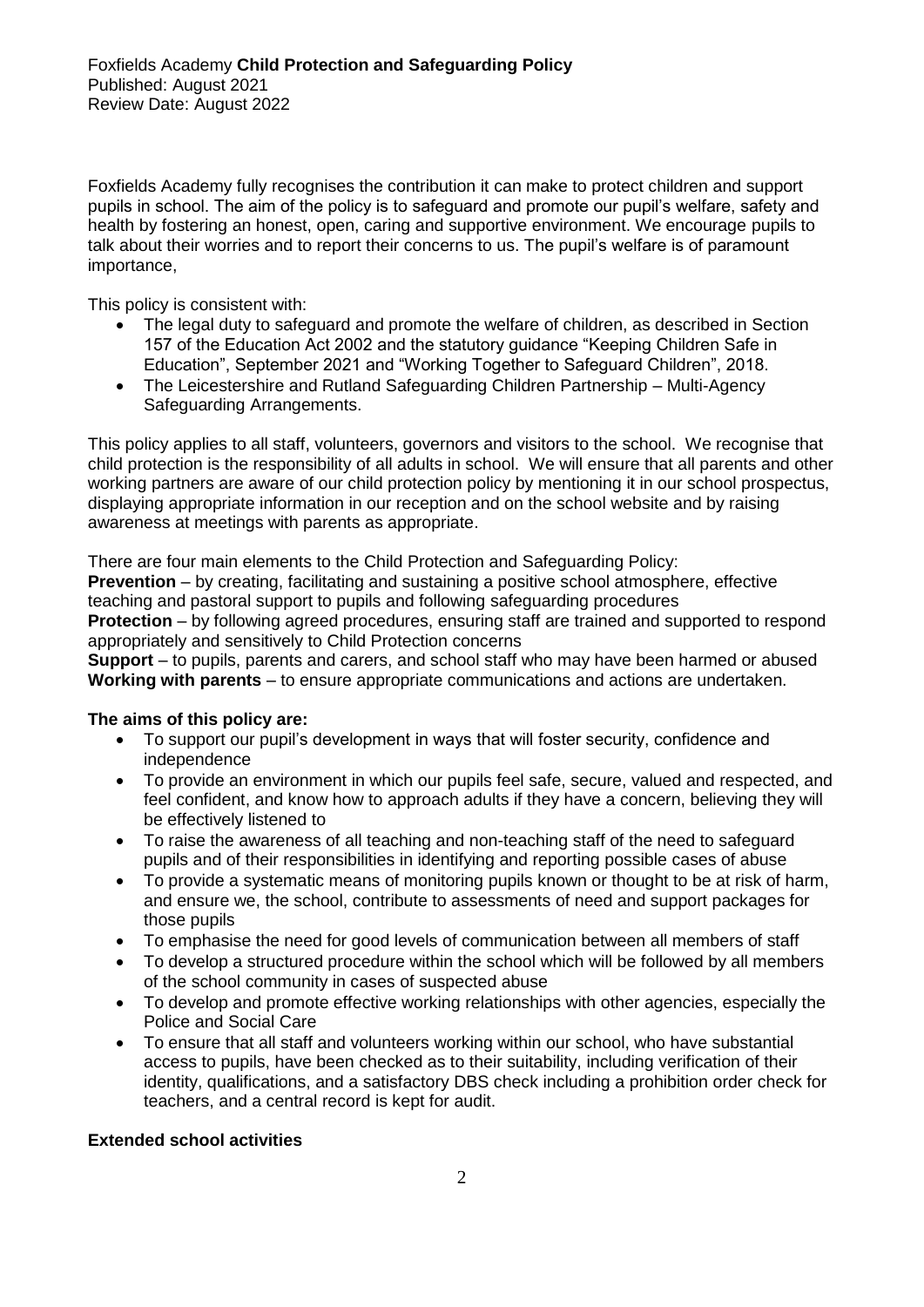Where the Governing Body provides services or activities directly under the supervision or management of school staff, the school's arrangements for child protection will apply. Where services or activities are provided separately by another body, the Governing Body will seek assurance in writing that the body concerned has appropriate policies and procedures in place to safeguard and protect children (inspecting these where needed) and that there are arrangements to liaise with the school on these matters where appropriate. Safeguarding requirements will be included in any lease or hire agreement as a condition of use; and any failure to comply will lead to termination of the agreement.

## **Safeguarding Commitment**

For the purposes of this policy, safeguarding and promoting the welfare of children is defined as;

- Protection children from maltreatment
- Preventing impairment of children's mental and physical health or development
- Ensuring that children grow up in circumstances consistent with the provision of safe and effective care, and
- Taking action to enable all children to have the best outcomes.

The school adopts an open and accepting attitude towards pupils as part of its responsibility for pastoral care. Staff encourage pupils and parents and carers to feel free to talk about any concerns and to see school as a safe place when there are concerns. Pupil's worries and fears will be taken seriously and children are encouraged to seek help from members of staff.

Our school will therefore:

- Establish and maintain an ethos where pupils feel secure and are encouraged to talk, and are listened to
- Ensure that pupils know that there are adults in the school whom they can approach if they are worried or are in difficulty
- Ensure that pupil's wishes and feelings are considered when determining what actions to take and services to provide and that they are able to express their views and give feedback. We will always seek to act in the best interests of our pupils.
- Include in the curriculum activities and opportunities for Personal, Social, Health Education (PSHE), Relationship Education (RE)/Relationship Sex Education, which equip pupils with the skills they need to stay safe from abuse (including online and other contexts our pupils are in), and to know to whom they can turn for help
- Ensure every effort is made to establish effective working relationships with parents and carers and colleagues from other agencies;
- Provide clear whistleblowing procedures, which reflect the principles in Sir Robert Francis's Freedom to Speak Up review and are suitably referenced in staff training and codes of conduct, and a culture that enables issues about safeguarding and promoting the welfare of children to be addressed
- Have a designated professional lead for safeguarding. Their role is to support other professionals in the school to recognise the needs of pupils, including rescue from possible abuse or neglect. Designated professional roles should always be explicitly defined in job descriptions. Professionals should be given sufficient time, funding, supervision and support to fulfil their child welfare and safeguarding responsibilities effectively
- Operate safer recruitment procedures and make sure that all appropriate checks are carried out and recorded on the single central record for new staff and volunteers who will work with children, including identity, right to work, enhanced DBS criminal record and barred list (and overseas where needed), references, and prohibition from teaching or managing in schools (s.128) etc (see Keeping Children Safe in Education Part 3)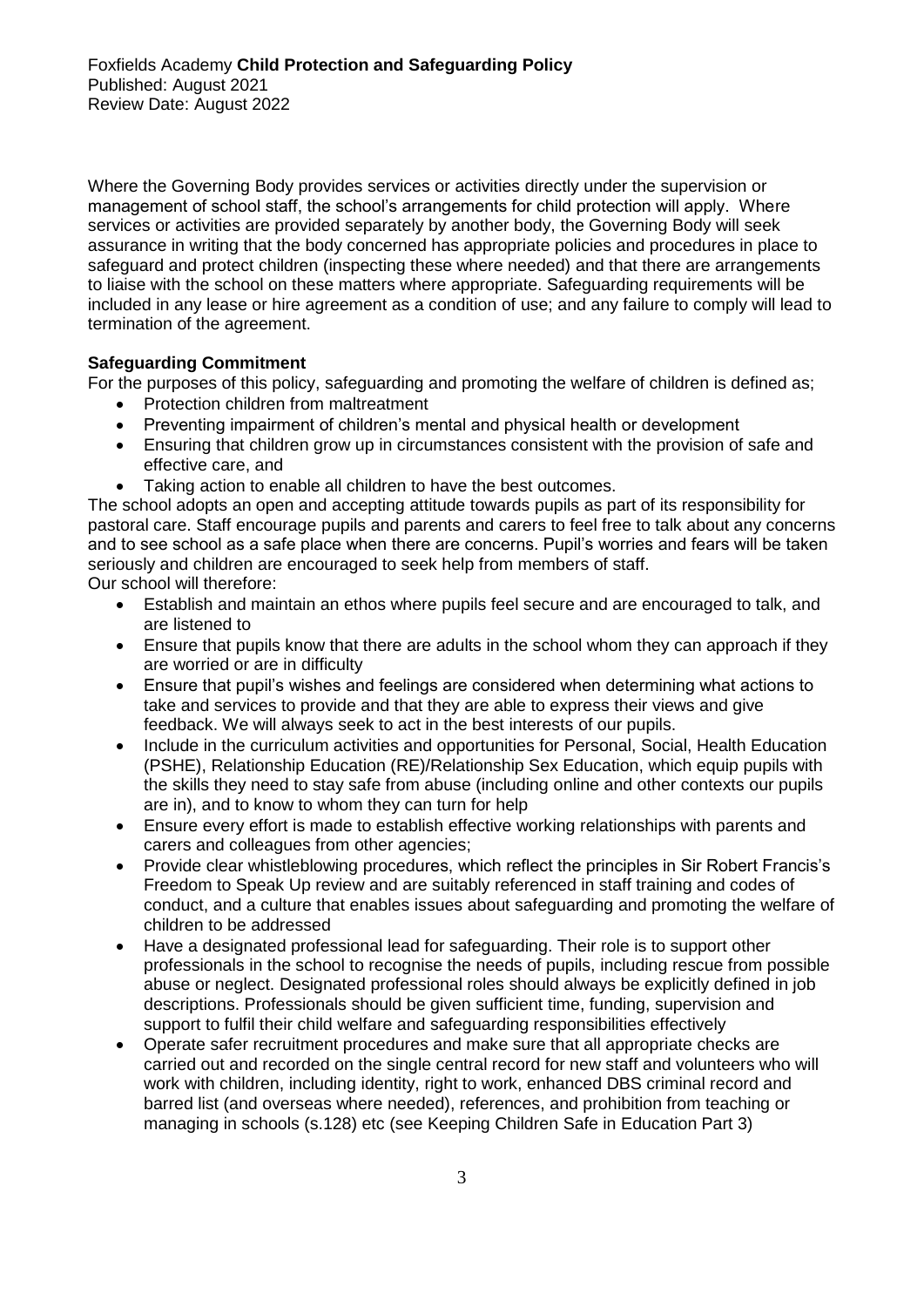- Deliver appropriate supervision and support for staff, including undertaking safeguarding training
- Provide a mandatory induction to all staff, which includes familiarisation with child protection responsibilities and procedures to be followed if anyone has any concerns about a child's safety or welfare.

## **Safeguarding in the Curriculum**

We are committed to giving our pupils the tools and knowledge that is required to keep themselves and each other safe from harm. Pupils are taught about safeguarding in school. The following areas are among those addressed in PSHE, RSE/RE and in the wider curriculum:

- Bullying including cyberbullying
- Drugs, alcohol and substance abuse (including awareness of County Lines and the criminal exploitation of children where appropriate.
- Online safety
- The danger of meeting up with strangers
- Fire and water safety
- Road Safety
- Domestic abuse
- Healthy relationships and consent
- (So called) Honour based violence issues (HBV) e.g. forced marriage, female genital mutilation (FGM) (see appendix 5)
- Sexual exploitation of children (CSE) (see appendix 5)
- Child criminal exploitation (including cybercrime)
- Preventing extremism and radicalisation (see appendix 5)
- Boundaries and appropriate behaviour

All topics are delivered sensitively and at an appropriate level to ensure it is appropriate to the ability of the pupils.

## **Roles and Responsibilities**

## General

All adults working with or on behalf of children have a responsibility to safeguard and promote their welfare. This includes a responsibility to be alert to possible abuse and to record and report concerns to staff identified with child protection responsibilities within the school.

The names of the Designated Safeguarding Lead and Deputy Designated Safeguarding Leads for the current year are listed at the start of this document.

## Local School Board

In accordance with the statutory guidance "Keeping Children Safe in Education" September 2021, the Local School Board will ensure that:

- The school has its own child protection/safeguarding policy, procedures and training in place which are effective and comply with the law at all times. The policy is made available publicly.
- The school operates safer recruitment practices, including appropriate use of references and checks on new staff and volunteers. Furthermore, the Head of School, nominated Local School Board representative(s) and other staff involved in the recruitment process have undertaken Safer Recruitment Training.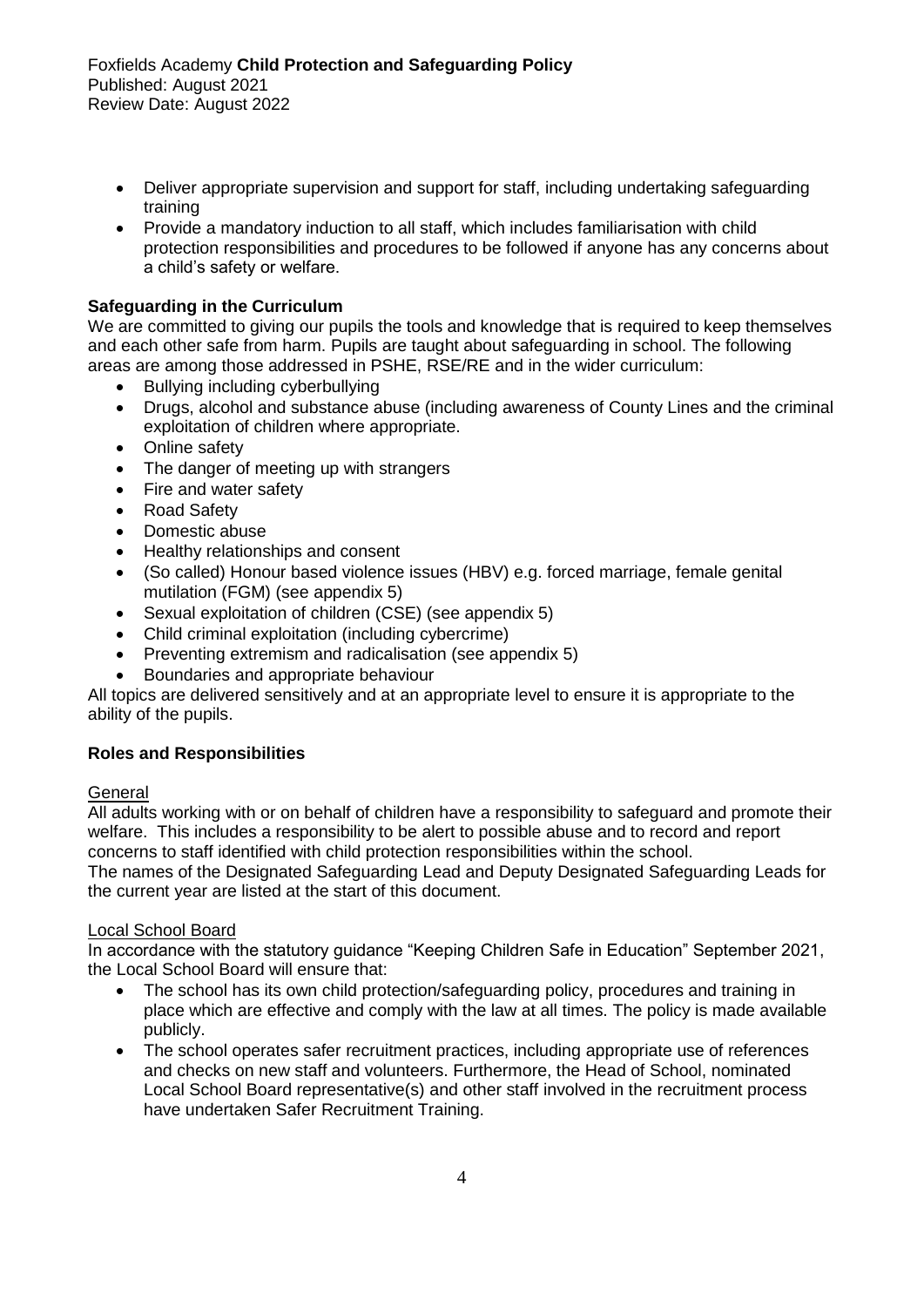- There are procedures for dealing with safeguarding concerns, including lower level concerns, and allegations of abuse against members of staff and volunteers (see Appendix 2).
- There is a senior member of the school's leadership team who is designated to take lead responsibility for dealing with child protection (the "Designated Safeguarding Lead") and there is always cover for this role with appropriate arrangements for before/after school and out of term time activities.
- The Designated Safeguarding Lead undertakes effective Local Authority training (in addition to basic child protection training) and this is refreshed every two years. In addition to this formal training, their knowledge and skills are updated at regular intervals (at least annually) using safeguarding briefings etc.
- The Head of School, and all other staff and volunteers who work with children (including early years practitioners within any settings on the school site), undertake appropriate training which is regularly updated at least annually, (and more comprehensively, every three years in compliance with the Safeguarding Children Partnership protocol); and new staff and volunteers who work with children are made aware of the school's arrangements for child protection and their responsibilities (including this policy, Part 1 of Keeping Children Safe in Education (or Annex A, if appropriate), the pupil behaviour policy, the staff code of conduct, the role of the Designated Safeguarding Lead and how to respond to children who go missing from education). The Local Authority Induction leaflet, ("Safeguarding in Education Induction – Child Protection Information, Safer Working Practice") will be used as part of this induction and Annex B from "Keeping children safe in education" 2021 is provided to all staff working directly with children.
- Any deficiencies or weaknesses brought to the attention of the Governing Body will be rectified without delay.
- Effective policies and procedures are in place and updated annually including a behaviour "code of conduct" for staff and volunteers - "Guidance for Safer Working Practice for those who work with children in education settings May 2019" (supplemented where necessary by the COVID-19 Addendum April 2020). Information is provided to the Local Authority (acting on behalf of the Safeguarding Children Partnership) through the Safeguarding Annual Return.
- There is an individual member of the Local School Board who will champion issues to do with safeguarding children and child protection within the school, liaise with the Designated Safeguarding Lead, and provide information and compliance/monitoring reports to the Governing Body.
- The school contributes to inter-agency working in line with statutory guidance "Working Together to Safeguard Children" 2018 including providing a co-ordinated offer of Early Help for children who require this. This Early Help may be offered directly through school provision or via referral to an external support agency. Safeguarding arrangements consider the procedures and practice of the local authority and the Leicestershire and Rutland Safeguarding Children Partnership.

## Executive Headteacher and Head of School

The Executive Headteacher and Head of School will ensure that:

- The policies and procedures adopted by the Governing Body are effectively implemented and followed by all staff
- Sufficient resources and time are allocated to enable the Designated Safeguarding Lead and other staff to discharge their responsibilities, including taking part in strategy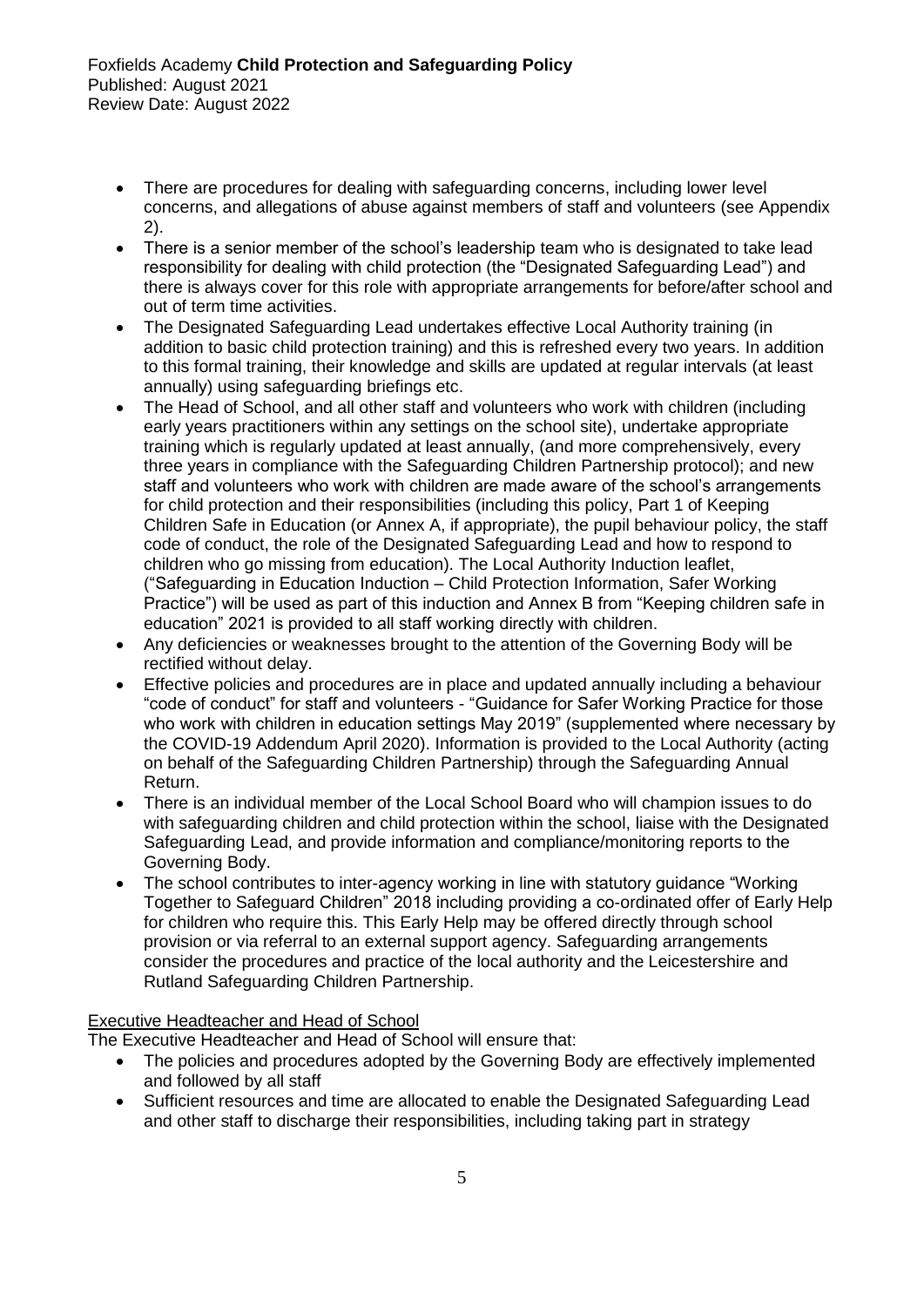discussions and other inter-agency meetings, and contributing to the assessment of children

- Allegations of abuse or concerns that a member of staff or adult working at school may pose a risk of harm to children or young people are notified to the Local Authority Designated Officer, where the threshold is met
- All staff and volunteers feel able to raise concerns about poor or unsafe practice in regard to children, and such concerns are addressed sensitively and effectively in a timely manner. The NSPCC whistle blowing helpline number is also available (0800 028 0285).
- All staff are made aware that they have an individual responsibility to pass on safeguarding concerns and that if all else fails to report these directly to Children's Social Care (Children and Family Specialist Services) or the Police.

## Designated Safeguarding Lead

The Designated Safeguarding Lead (DSL) (or a Deputy (DDSL)) will always be available for staff to discuss any safeguarding concerns. The responsibilities of the DSL are found in Annex C of "Keeping children safe in education". The DSL is a senior member of staff on the senior leadership team and the role is explicit in their job description. Responsibilities include:

- **Managing referrals** to the local authority children's social care, to the Channel programme, to the Disclosure and Barring Service for staff dismissed for safeguarding concerns (as required), to the Police where a crime may have been committed
- **Working with others** to act as a source of support and advice, to act as a point of contact for the safeguarding partners, to liaise with the Executive Headteacher and Head of School about issues especially to do with ongoing enquiries under section 47 of the Children Act 1989 and police investigations, to liaise with staff when deciding to make a referral to relevant agencies so that children's needs are considered holistically, to liaise with the senior mental health lead, to promote supportive engagement with parents and carers, to take the lead in promoting educational outcomes for children in need and those with a social worker, to liaise with the Local School Board and the Local Authority on any deficiencies brought to the attention of the Local School Board and how these should be rectified without delay
- **Information sharing and managing safeguarding files** keeping files confidential, secure and up to date, in a separate file for each child, including a clear and comprehensive summary, detailing how the concern was followed up and resolved, with a note of actions, decisions and the outcome, sharing information as required to safeguard children and transferring records and other relevant information to the new school within 5 days or in advance if necessary
- **Raising Awareness** ensuring each member of staff and volunteer understands the child protection policy which is reviewed at least annually, making it available publicly, ensuring staff have access to relevant training and induction, promoting educational outcomes by sharing relevant information about vulnerable children
- **Training, knowledge and skills**  to undergo DSL training every two years (updating at least annually via bulletins etc) and to attend Prevent awareness training, in order to understand assessment and referral processes, to contribute effectively to child protection conferences including the importance of sharing information, to understand the lasting impact that adversity and trauma can have on children and how to respond to this, to be alert to children with specific needs e.g. SEND, those with health conditions and young carers, to understand the unique risks associated with online safety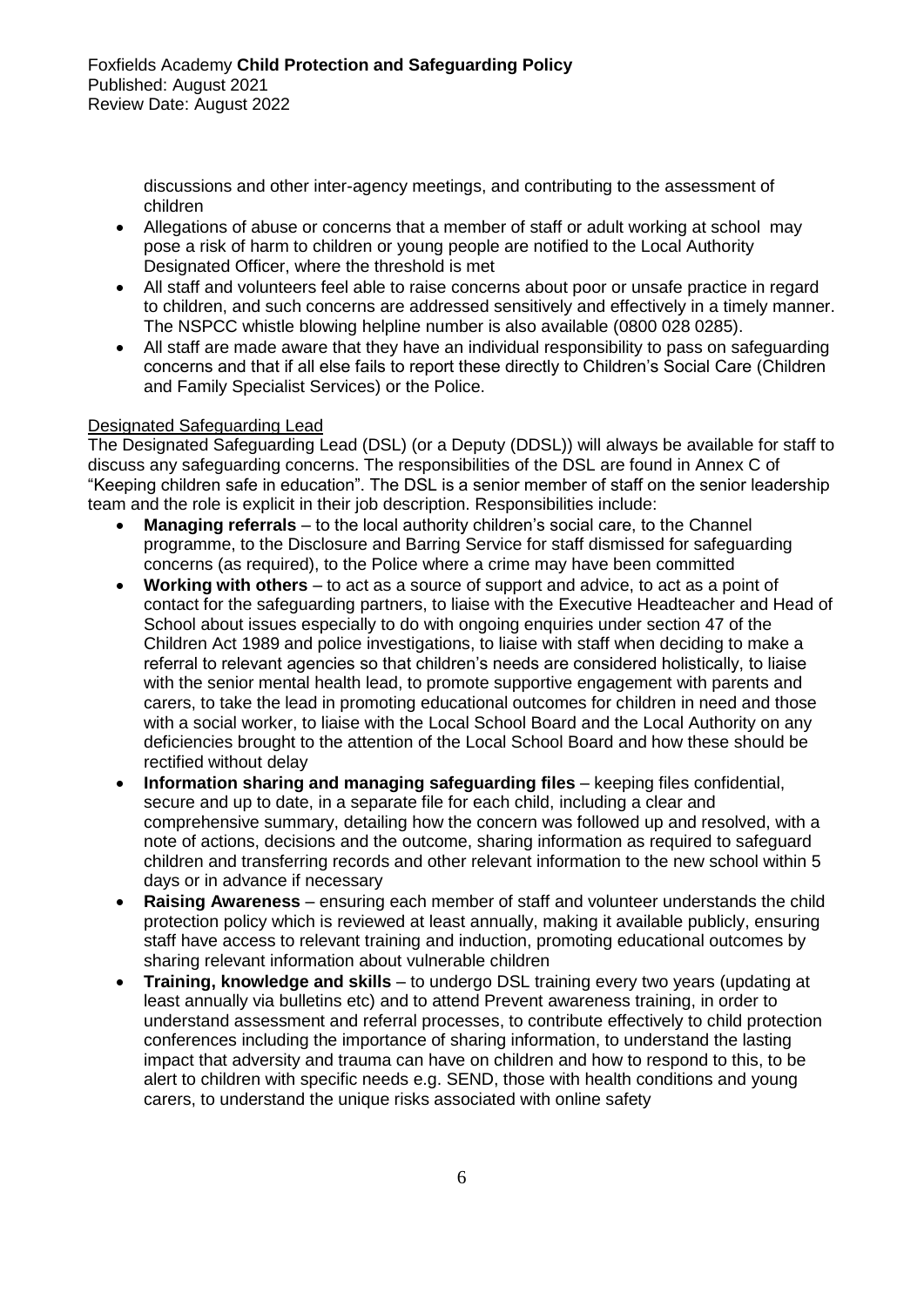- **Providing support to staff**  to help them feel confident on welfare, safeguarding and child protection matters, to provide support in the referral process if required and to help them to understand that safeguarding and educational outcomes are linked
- **Understanding the views of children**  encouraging a culture of listening to children and taking account of their wishes and feelings in measures taken to protect them and understanding the difficulties children may have in approaching staff about their circumstances
- **Holding and sharing information** sharing with safeguarding partners, other agencies and professionals and transferring records between schools and colleges in accordance with data protection legislation, keeping detailed, accurate and secure written records and understanding the purpose of this

## **Records, Monitoring and Transfer**

Well-kept records are essential to good child protection practice. All staff are clear about the need to record and report concerns about a child or children within the school. Records of concerns are recorded electronically on the school's record system, Schoolpod, recording the date and an electric signature and passed immediately to the Designated Safeguarding Lead (or a Deputy). In the event of the Schoolpod being inaccessible or delaying the reporting of a safeguarding concerning, staff are to record concerns in writing, using a record of concern form (see appendix 5), date, sign and pass immediately to the Designated Safeguarding Lead (or a Deputy). The Designated Safeguarding Lead is responsible for such records and for deciding at what point these records should be shared with other agencies (in accordance with the Data Protection Act 2018 and GDPR principles).

Records relating to actual or alleged abuse or neglect are stored apart from normal pupil or staff records. Normal records sometimes have markers to show that there is sensitive material stored elsewhere. This is to protect individuals from accidental access to sensitive material by those who do not need to know.

Child protection records are stored securely, with access confined to specific staff, eg the Designated Safeguarding Lead (and relevant deputies), the Executive Headteacher and Head of School.

Child protection records are reviewed regularly to check whether any action or updating is needed. This includes monitoring patterns of complaints or concerns about any individuals and ensuring these are acted upon. A case file chronology, summarizing case activity and significant events in the child's life, helps to enable effective monitoring. Any actions taken are clearly indicated. When children transfer school their safeguarding records are also transferred within 5 days of them starting. Safeguarding records will be transferred separately from other records and best practice is to pass these directly to a Designated Safeguarding Lead in the receiving school (or College/6<sup>th</sup>) Form) with any necessary discussion or explanation and to obtain a signed and dated record of the transfer. Where a child needs specific ongoing support, relevant information will be transferred prior to the child arriving at their new school. In the event of a child moving out of area and a physical handover not being possible then the most secure method should be found to send the confidential records to a named Designated Safeguarding Lead and a photocopy kept until receipt is confirmed. Files requested by other agencies e.g. Police, are copied.

## **Support to Pupils and School Staff**

Support to pupils (including those about whom there are mental health concerns)

Our school recognises that pupils who are abused or who witness violence may find it difficult to develop a sense of self-worth and view their lives in a positive way and that this is likely to adversely impact their mental health and emotional well-being. Pupils may be vulnerable because, for instance, they have an allocated social worker, have a disability, are in care, a care-leaver or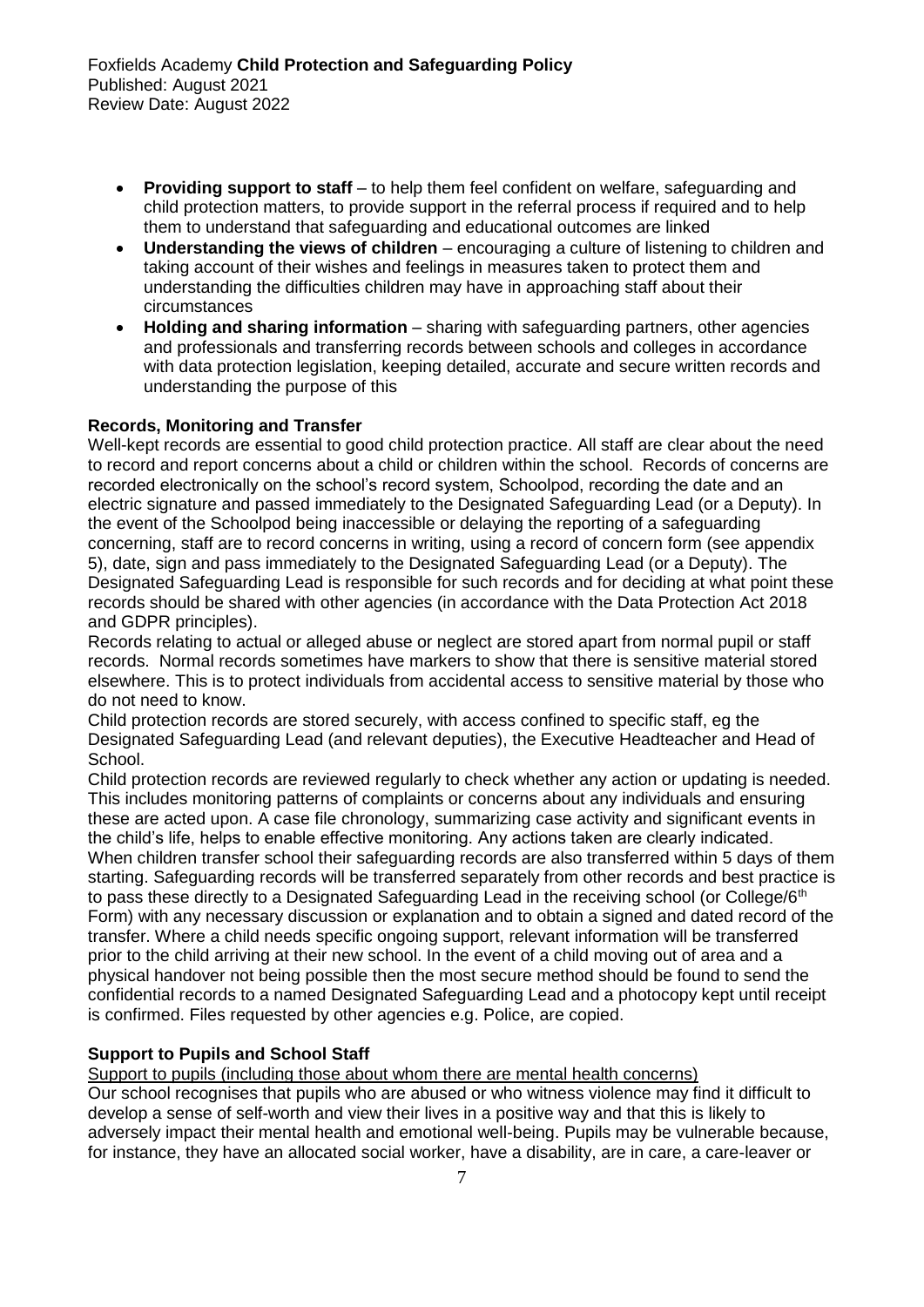previously looked after, or are experiencing some form of neglect. It is therefore important that staff recognize that mental health concerns can, in some cases, be an indicator that a pupil has suffered or is at risk of suffering abuse, neglect or exploitation. Staff are well placed to observe pupils dayto-day and identify those whose behaviour suggests that they may be experiencing a mental health problem or be at risk of developing one. Where pupils have suffered abuse and neglect, or other potentially traumatic adverse childhood experiences, this can have a lasting impact throughout childhood, adolescence and into adulthood. For such pupils school may be one of the few stable, secure and predictable components of their lives. If staff have a mental health concern about a pupil that is also a safeguarding concern, immediate action will be taken, following this policy and speaking to the designated safeguarding lead or a deputy. Our school seeks to remove any barriers that may exist in being able to recognise abuse or neglect in pupils with Special Educational Needs, disabilities or physical health issues. We will seek to provide such pupils with the necessary support to build their self-esteem and confidence, helping them to secure the very best educational outcomes they are able to achieve. The context in which safeguarding incidents and/or behaviours occur, whether in school or within or outside the home (including online), will be considered by staff, particularly the DSL and Deputy DSLs. Any associated threats or risks will be included in assessments and relevant information included in referrals to Children's Social Care. General indicators of abuse and neglect (from Part 1 of the statutory guidance) are also included in Appendix 5 of this policy and further information about specific forms of abuse are contained within Appendix B of the statutory guidance, "Keeping Children Safe in Education".

#### Peer on peer/child on child abuse

We recognise that pupils sometimes display harmful behaviour themselves and that even if there are no reports, it may still be happening. Incidents or allegations will be referred on for appropriate support and intervention. Such abuse is unacceptable and will not be tolerated at all or passed off as "banter", "just having a laugh" or "part of growing up". This abuse could for example include sexual violence and sexual harassment, "upskirting", initiation/hazing type violence, all forms of bullying, abuse in intimate relationships between peers, consensual and non-consensual sharing of indecent images, causing someone to engage in sexual activity without consent and physical violence (eg hitting, kicking, shaking, biting, hair pulling, etc). This may be experienced by both boys and girls.

There are different school and local authority or Safeguarding Children Partnership guidances and policies which detail the school's procedures to address and minimise these concerns including;

- School Behaviour and Exclusions Policy
- School Anti-bullying Policy
- Online safety Policy
- "Guidance for schools working with children who display harmful sexual behaviour" (Leicestershire LA Guidance)
- DfE guidance "Sexual violence and sexual harassment between children in schools and colleges" and Part 5 of "Keeping children safe in education".

Pupils will be encouraged to report to a trusted adult in school all incidents of peer on peer abuse wherever it may have happened and will be taught about alternative ways of doing this both in school and elsewhere. They will always be taken seriously and never given the impression that they are creating a problem by reporting their concern or made to feel ashamed. Where an incident has occurred or specific risks are identified, the details will be added to a safeguarding record for the pupils concerned and a thorough investigation conducted by the DSL. A written risk assessment will be undertaken by the DSL in order to minimise the risk of further harm and to ensure the safety of all staff and pupils. Parents or carers of the pupils involved will be informed as soon as it is appropriate to do so. Support plans will be written and help offered, by different adults in school (to avoid a possible conflict of interest), to the alleged victim, the child or young person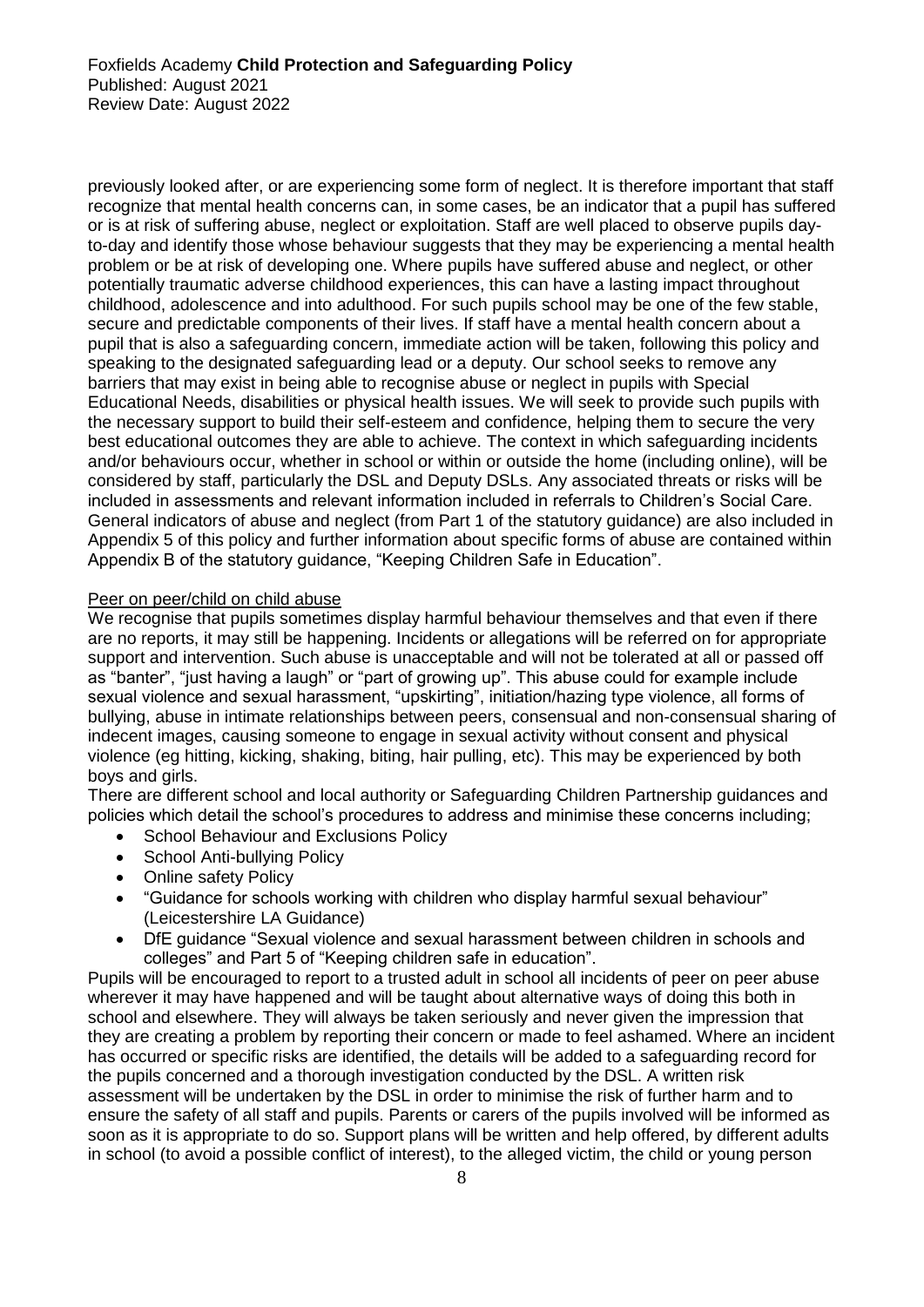accused and any other children involved. A referral to any relevant outside agency will be made e.g. Police or Social Care. Detailed procedures are included in the linked school policies listed above.

The following steps will be taken to minimise the risk of peer on peer abuse:

- Staff training to ensure an understanding of what it is and how to recognise signs
- Promotion of a supportive environment by teaching about acceptable and unacceptable behaviours (including online) in specific subjects such as PSHE and RE/RSE and through the wider curriculum and ethos of the school
- Clear procedures put in place to govern the use of mobile phones in school
- Appropriate staff supervision of pupils/staff to pupil ratio and identifying locations around the school site that are less visible and may present more risk to pupils
- Effective communication with stakeholders and thorough record keeping to support early identification to manage and address patterns of inappropriate behaviour

## Online Safety

We recognise that technology is a significant component in many safeguarding and wellbeing issues and that pupils are at risk of abuse online as well as face to face. Some pupils may use mobile and smart technology, whilst at school and outside of school, to sexually harass their peers, share indecent images (consensually and non-consensually) and view and share pornography and other harmful content. Many pupils have unrestricted access to the internet via their mobile phones outside of school. For the duration of the school day pupils do not have access to their personal mobile devices, except for pre-approved 'technology afternoons' that may occur at the end of a full term. In such instance parents and carers will be informed of this and pupils will not be permitted to take photographs on their personal mobile devices and their usage will be supervised at all times. Our online safety policy sets out the school's response to incidents which may involve one or more of the four areas of risk – content, contact, conduct and commerce. Online safety is a consideration running through the planning and implementation of all relevant policies and procedures. Staff will always respond if informed that pupils have been involved in sharing indecent images. The DfE guidance "Sharing nudes and semi-nudes: advice for education settings working with children and young people" (Dec 2020) will be used to guide the school's response on a case by case basis. The key points for staff being:

- Report immediately to the DSL
- Never view, copy, print, share, store or save the imagery, or ask a child to share or download – **this is illegal.**
- If you have already viewed the imagery by accident (e.g. if a young person has showed it to you before you could ask them not to), report this to the DSL (or equivalent) and seek support.
- Do not delete the imagery or ask the young person to delete it.
- Do not ask the child/children or young person(s) who are involved in the incident to disclose information regarding the imagery. This is the responsibility of the DSL (or equivalent).
- Do not share information about the incident with other members of staff, the young person(s) it involves or their, or other, parents and/or carers.
- Do not say or do anything to blame or shame any young people involved.
- Do explain to them that you need to report it and reassure them that they will receive support and help from the DSL (or equivalent).

## Sexual violence and Sexual Harassment

Sexual violence refers to sexual offences as described under the Sexual Offences Act 2003 including rape and sexual assault. Sexual harassment is 'unwanted conduct of a sexual nature'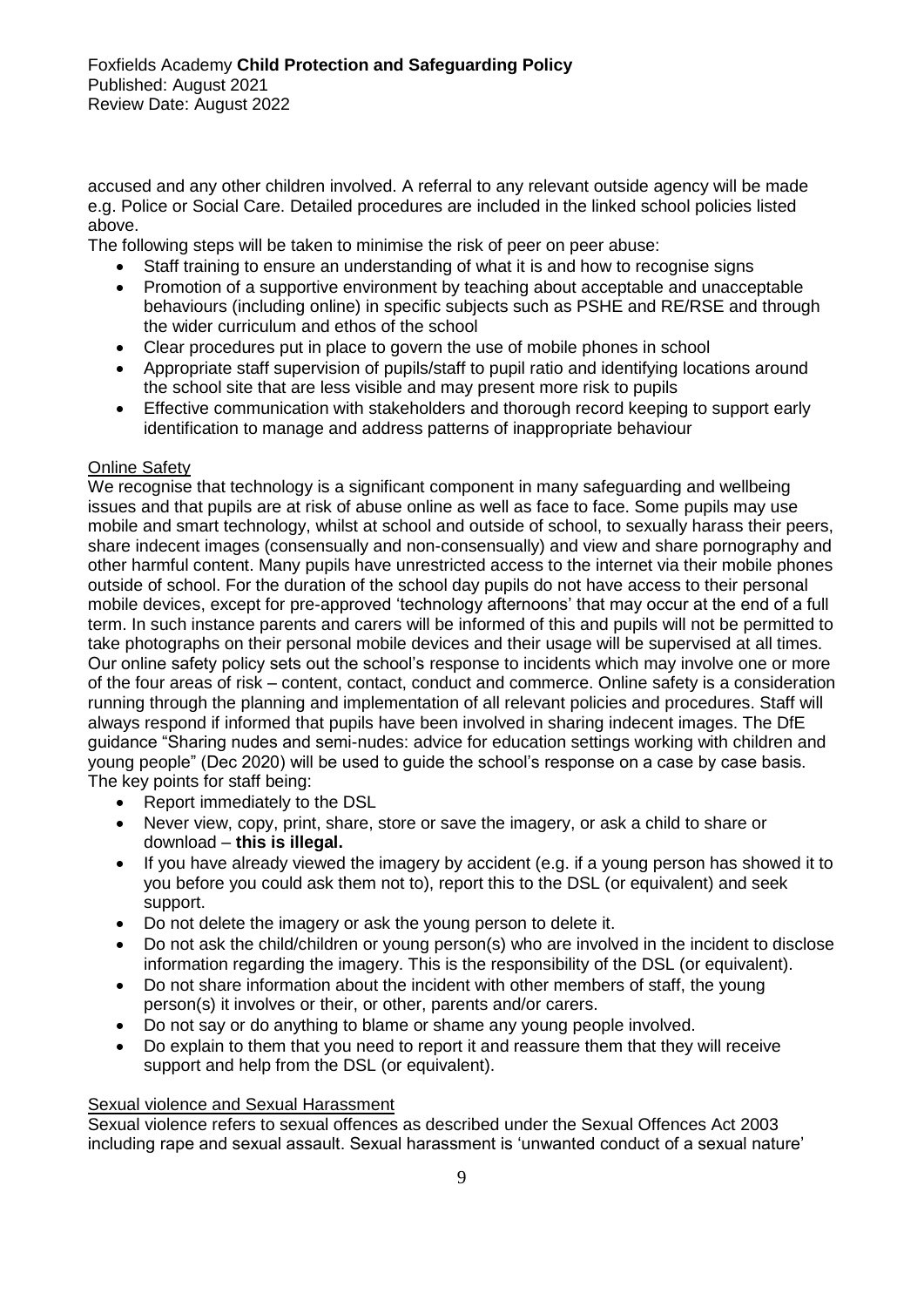that can occur online and offline and may include sexual name-calling, taunting or "jokes" and physical behaviour, for example, deliberately brushing against someone or interfering with clothes. 'Upskirting' is also a criminal offence (under the Voyeurism (Offences) Act 2019) and typically involves taking a picture under a person's clothing (not necessarily a skirt) without them knowing, in order to obtain sexual gratification or to cause humiliation, distress or alarm (anyone of any gender can be a victim). Evidence shows that girls, children with SEND and LGBT children are more likely to be the victims of sexual violence and harassment and boys are more likely to be the perpetrators. However, sexual violence and sexual harassment can occur between children of any gender.

#### **Curriculum**

Planned PHSE and RE/RSE will include personal privacy, respect and consent so that children will have a better understanding of how to behave towards their peers including online. This will be taught alongside other safeguarding issues as set out in the DfE statutory guidance "Relationships Education, Relationships and Sex Education (RSE) and Health Education". This will be appropriate to pupils' age and stage of development. It will also be underpinned by the school's behaviour policy and pastoral support system. Responding to an incident

- School will follow the DfE guidance, 'Sexual violence and sexual harassment between children in schools and colleges', September 2021.
- Relevant staff will liaise with the police, social care and parents/carers as appropriate.
- Support will be offered to both the alleged victim(s) and child(ren) accused. Parents/carers will be included in discussions about the format that this support will take.

## Children Missing (including absence from school)

Our school recognises the entitlement that all children have to education and will work closely with the local authority to share information about pupils who may be missing out on full time education or who go missing from education. The local authority will also be informed where pupils are to be removed from the school register a) to be educated outside the school system; b) for medical reasons; c) because they have ceased to attend; d) because they are in custody; d) because they have been permanently excluded. We also recognise that when children go missing this is a sign that they may have been targeted by perpetrators of Child Sexual Exploitation and/or drug related criminals (County Lines). Children may also be groomed into participating in other forms of criminal exploitation including cybercrime, serious violence and violent crime. Pupils who attend an alternative education provision or have an agreed reduced timetable are more likely to be vulnerable to these forms of exploitation.

#### Child Sexual Exploitation (CSE) and Child Criminal Exploitation (CCE)

CSE and CCE are forms of abuse and both occur where an individual or group takes advantage of an imbalance in power to coerce, manipulate or deceive a child into sexual or criminal activity. Whilst age may be the most obvious, this power imbalance can also be due to a range of other factors including gender, sexual identity, cognitive ability, physical strength, status, and access to economic or other resources. In some cases, the abuse will be in exchange for something the victim needs or wants and/or will be to the financial benefit or other advantage (such as increased status) of the perpetrator or facilitator. CSE and CCE can affect both males and females and can include children who have been moved (trafficked) for the purpose of exploitation. The abuse can be perpetrated by individuals or groups, males or females, and children or adults. The abuse can be a one-off occurrence or a series of incidents over time, and range from opportunistic to complex organised abuse. It can involve force and/or enticement-based methods of compliance and may, or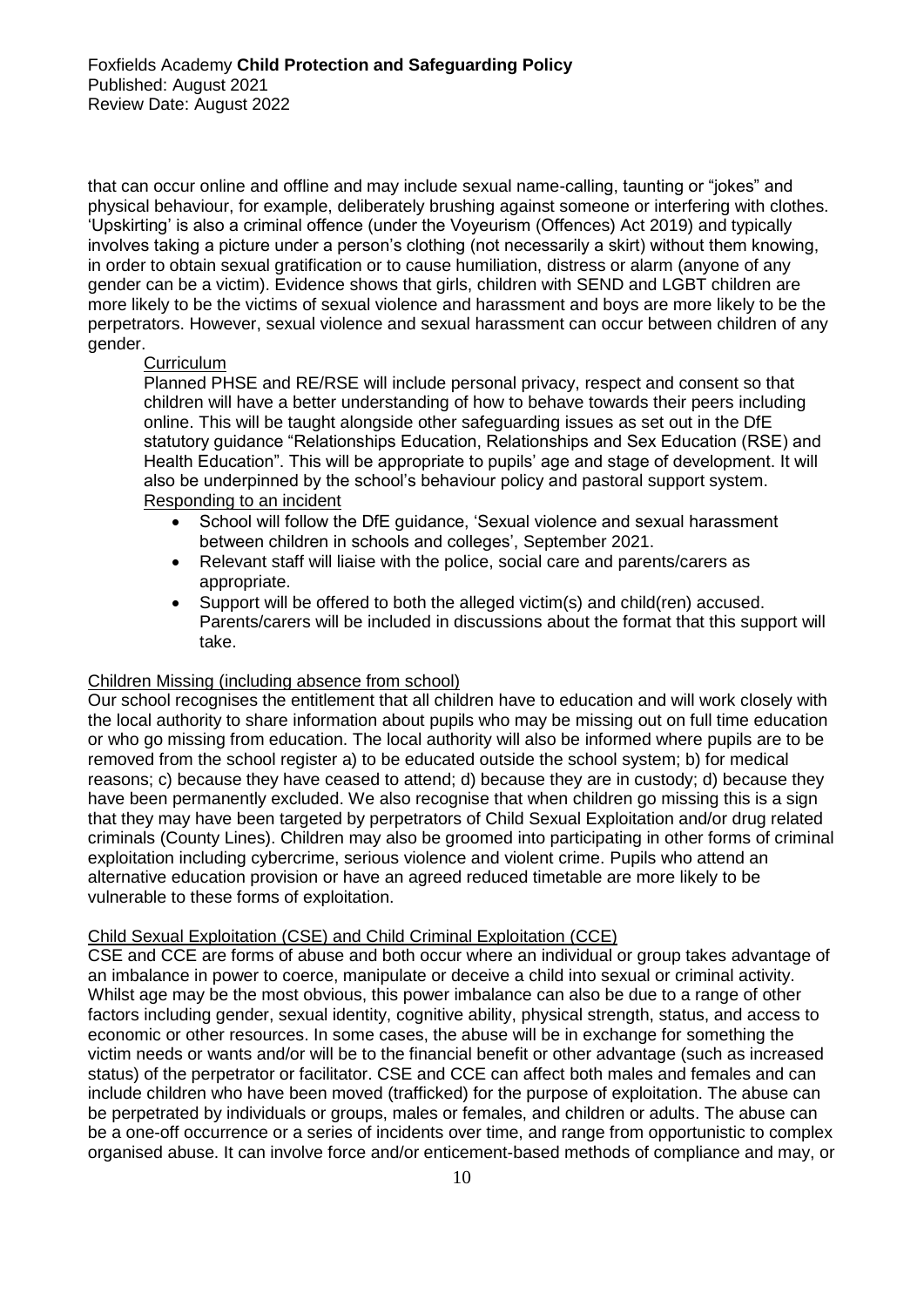may not, be accompanied by violence or threats of violence. Victims can be exploited even when activity appears consensual and it should be noted - exploitation, as well as being physical, can be facilitated and/or take place online. CSE can include 16- and 17-year olds who can legally consent to sex but they may not realise they are being exploited e.g. they believe they are in a genuine romantic relationship. A significant number of children who are victims of sexual exploitation go missing from home, care and education at some point or are targeted by criminals involved in the illegal supply of drugs (County Lines) and serious violent crime.

'County Lines' involves drug networks or individuals exploiting children and young people into carrying drugs and money between cities, towns and villages. Serious violent crime can be associated with this form of criminal activity together with child sexual exploitation. Children may also be exploited into committing cybercrime or money laundering offences and organised criminal groups or individuals may exploit children and young people with enhanced computer skills to access digital networks and/or data for criminal and financial gain. Children with bank accounts may be persuaded to allow criminals to use their banking facilities to launder money. CCE can also involve working in cannabis factories, shoplifting or pickpocketing and may involve coercing children to commit vehicle crime or serious violence towards others. It is important to note that the experience of girls can be very different to that of boys but girls are also at risk. Criminal exploitation of children is a form of harm that can affect children in both a physical environment and online. Staff training includes raising awareness of these issues and any concerns are passed to the Designated Safeguarding Lead who will make a risk assessment and refer to Local Authority First Response Children's Duty if appropriate.

# **Serious Violence**

Serious violence is associated with a number of risk indicators in children including increased absence from school, a change in friendships or relationships with older individuals or groups, a significant decline in performance, signs of self-harm or a significant change in wellbeing, signs of assault or unexplained injuries. Staff will be made aware of these and of the other risk factors which increase the likelihood of involvement in serious violence, including, being male, having been frequently absent or permanently excluded from school, having experienced child maltreatment and having been involved in offending such as theft or robbery. Staff training will raise awareness to these risks and any concerns will be passed to the Designated Safeguarding Lead to co-ordinate a safeguarding response.

## So-called 'honour-based' abuse

So-called 'honour-based' abuse encompasses crimes which have been committed to protect or defend the so-called "honour" of the family and/or the community, including Female Genital Mutilation (FGM), forced marriage, and practices such as breast ironing. All forms of so-called Honour Based Abuse are abuse (regardless of the motivation) and concerns will be passed to the Designated Safeguarding Lead for onward referral as required.

#### Modern slavery and human trafficking

Modern slavery and human trafficking can take on many forms, including sexual exploitation, forced labour, slavery, servitude, forced criminality and the removal of organs. Children may be trafficked into the UK from abroad or moved around the country. Staff need to be aware of indicators which include, but not limited to, neglect, isolation, poor living conditions, having few personal belongings and a lack of trust and reluctance to seek help. Staff will refer any concerns to the DSL without delay who will take action and also refer victims to the National Referral Mechanism (www.gov.uk).

#### Private fostering arrangements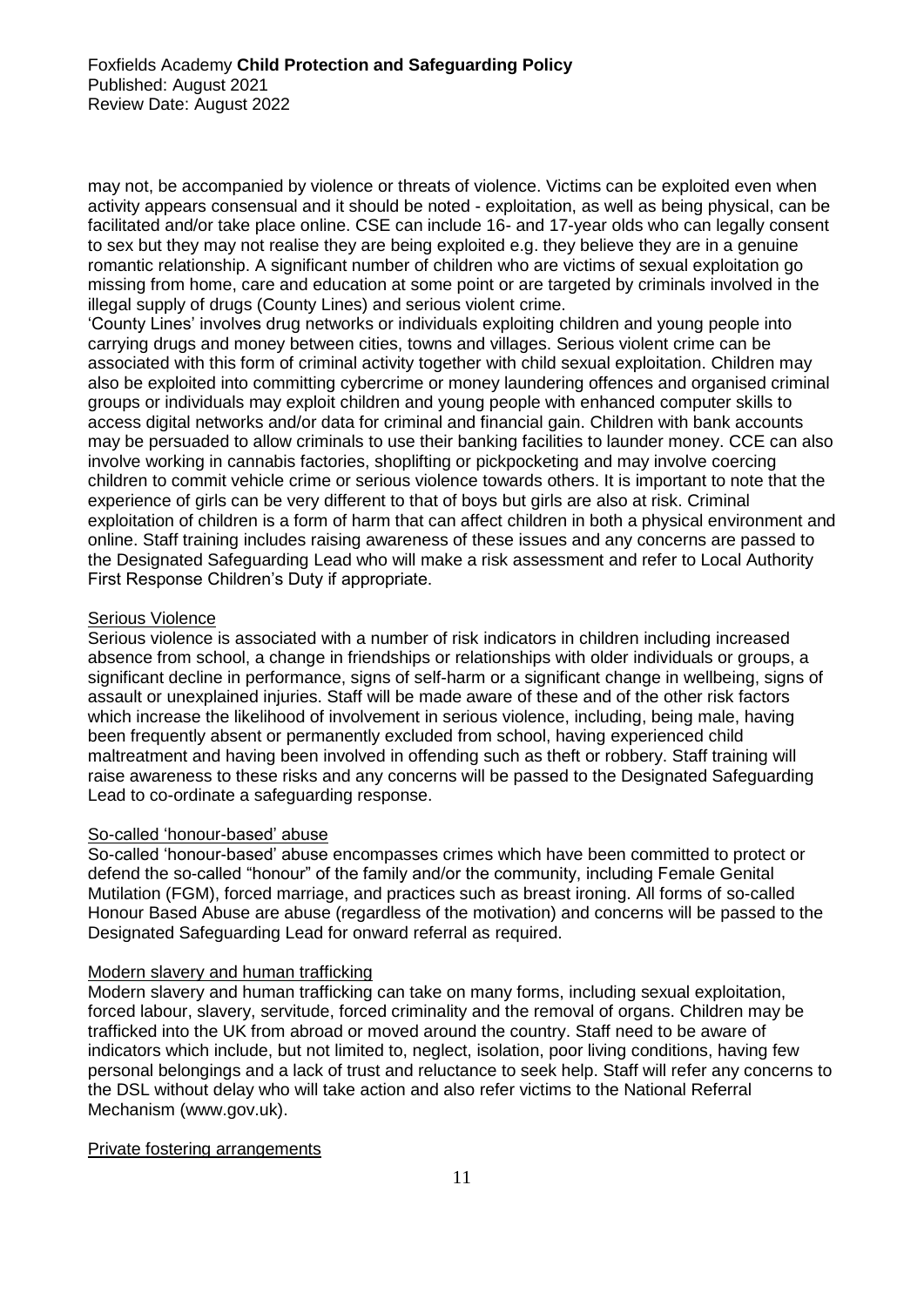Where a child under 16 (or 18 with a disability) is living with someone who is not their family or a close relative for 28 days or more, staff inform the Designated Safeguarding Lead so that a referral to Children's Social Care for a safety check, can be made. (A close relative includes step-parent, grandparents, uncle, aunt or sibling).

Complaints or concerns raised by parents/carers or pupils will be taken seriously and followed up in accordance with the school's complaints process.

## **Support for Staff**

As part of their duty to safeguard and promote the welfare of children and young people staff may hear information, either from the child/young person as part of a disclosure or from another adult, that will be upsetting. Where a member of staff is distressed as a result of dealing with a child protection concern, he/she should in the first instance speak to the Designated Safeguarding Lead about the support they require. The Designated Safeguarding Lead should seek to arrange the necessary support.

Foxfields Academy invests in the wellbeing of its staff by having several trained Adult Mental Health First Aiders within the staff team and provides access to a confidential, and expert wellbeing support via an Employee Assistance Program.

## **Working with parents/carers**

The school will:

- Ensure that parents/carers understand the responsibility placed on the school and staff for child protection by setting out its obligations in the school prospectus.
- Undertake appropriate discussion with parents/carers and seek necessary consent prior to involvement of Children & Family Services (Children's Social Care) or another agency, unless to do so would place the child at risk of harm or compromise an investigation.

## **Early Help**

Early Help is the term used to describe arrangements and services that identify the need for help for children and families as soon as difficulties start to emerge, or when there is a strong likelihood that difficulties will emerge in the future.

Working Together to Safeguard Children (2018) identifies the critical features of effective Early Help as:

- 'A multi-disciplinary approach, that brings a range of professional skills and expertise through a "Team around the Child" approach.
- A relationship with a trusted lead professional who can engage with the child and their family, and coordinate the support needed from other agencies
- Practice that empowers families and helps them to develop the capacity to resolve their own difficulties
- A holistic approach that addresses the children's needs in the wider family context
- Simple, streamlined referral and assessment process

If early help is appropriate, a 'request for services' form will be submitted to Leicestershire County Council alongside the contribution of the child, family and other relevant professionals. The DSL will keep the case under constant review and the school will consider a referral to local authority children's social care if the situation does not seem to be improving. Timelines of interventions will be monitored and reviewed.

## **Referrals**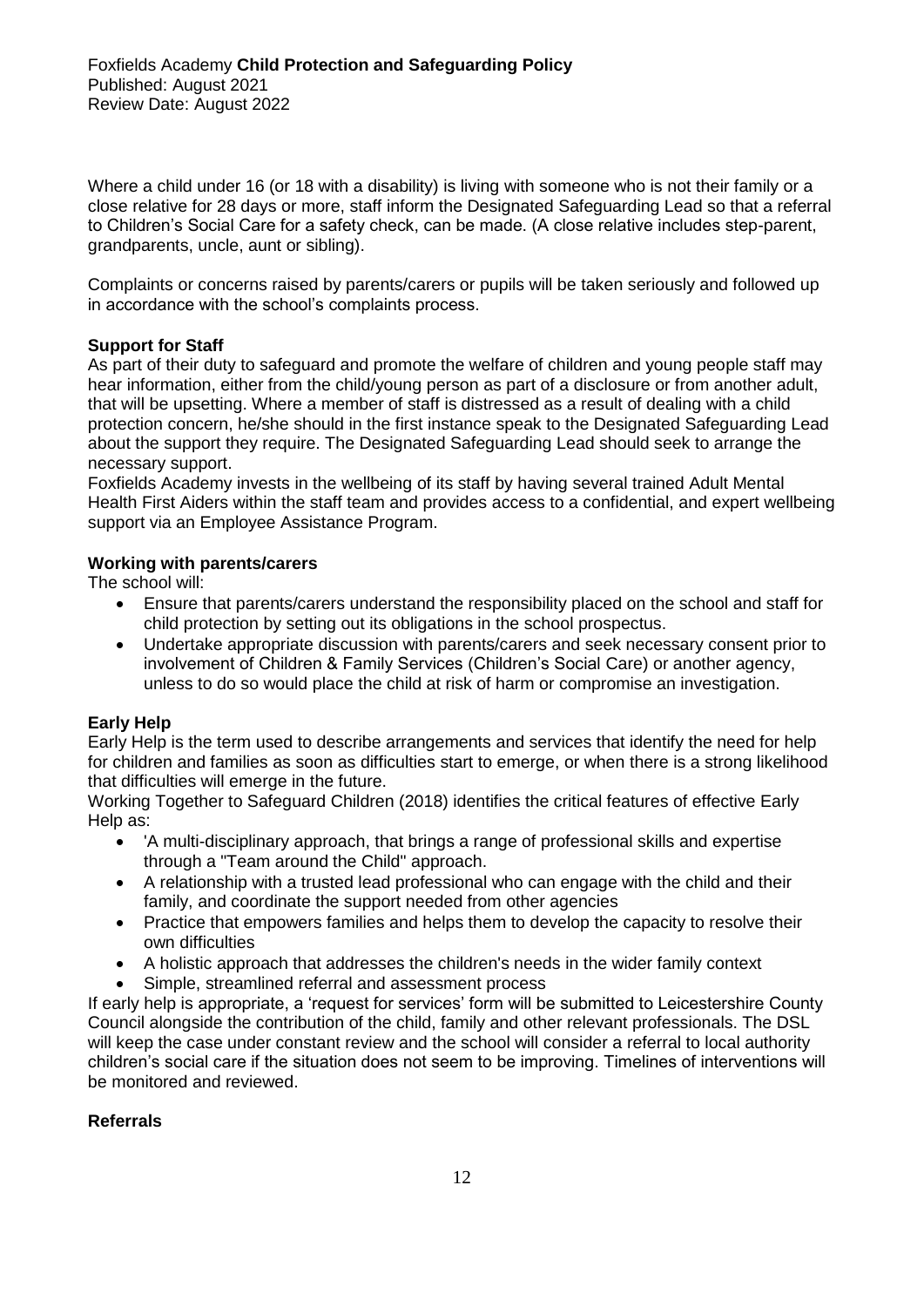If it is appropriate to refer the case to local authority children's social care or the police, The Head of School, DSL or Deputy DSL, will make the referral. The local authority will make a decision within 1 working day of a referral about what course of action to take and will let the person who made the referral know the outcome. The Head of School, DSL or Deputy DSL, must follow up with the local authority if this information is not made available, and ensure outcomes are properly recorded. If the child's situation does not seem to be improving after the referral, the Head of School, DSL or Deputy DSL, or person who made the referral must contact the local authority and make sure the case is reconsidered to ensure the concerns have been addressed and the child's situation improves.

It is good practice for professionals to discuss any concerns they have with the person(s) who has parental responsibility for the child/children, and where possible, to inform them of school's intention to make a referral to social care. Full details of any such conversation should be recorded on the school's safeguarding record of concern sheet. However, there are exceptional circumstances where such discussion may place the child at increased risk of significant harm. In these circumstances it can be appropriate to refer without the knowledge of the person(s) with parental responsibility, although social care will subsequently disclose the source of the referral to the family. In cases where a professional is acting in good faith on third party information it may not be appropriate for Social Care to reveal the source of the referral. Social Care will advise the professional of their decision on this point.

Other factors relevant to the decision to refer without prior discussion with the family include:

- Sexual abuse, organised abuse or fabricated illness is suspected
- It isn't possible to contact parents/carers without causing undue delay in making a referral
- Issues of staff safety
- The risk of destroying evidence
- The likelihood of children or other family members being intimidated
- Possibility of increased risk of domestic abuse
- Possibility of the family moving to avoid professional scrutiny.

The Designated Safeguarding Lead should keep records of any signs of abuse, neglect or any other injury and of any action taken which are timed, dated and signed. He/she should record the circumstances which caused the concern and indicate any visible injuries by way of a description and rough sketch – no photograph should be taken except by the Police and/or if appropriate. Any explanation or comments made by the child or their carer should be recorded in their exact words if possible. It should also be recorded whether or not the family has been informed of the reasons for the concern and the actions taken by the Designated Safeguarding Lead.

It is not the responsibility of school staff to investigate suspicions of child abuse but to pass on all relevant information to social care. Any investigations conducted by the school are potentially detrimental to the formal investigative process and ultimately to the safety of the child in question. Where others, such as Education Welfare Officers, Youth Workers or Educational Psychologists are involved, the Designated Safeguarding Lead should check with them to see if they have any concerns. Their comments should be noted and passed on with the referral to Social Care. The following safeguarding concerns will be managed through the stated procedures (a safeguarding referral may be made in conjunction with additional procedures):

- FGM any teacher who discovers that an act of FGM appears to have been carried out on a pupil under 18 must personally report this to the police immediately.
- Extremism and Radicalisation Where there is a concern, the Head of School, DSL or Deputy DSL, will consider the level of risk and consider a Channel referral, the government's programme for identifying and supporting individuals at risk of being drawn into terrorism. This referral would be made alongside a referral to social care.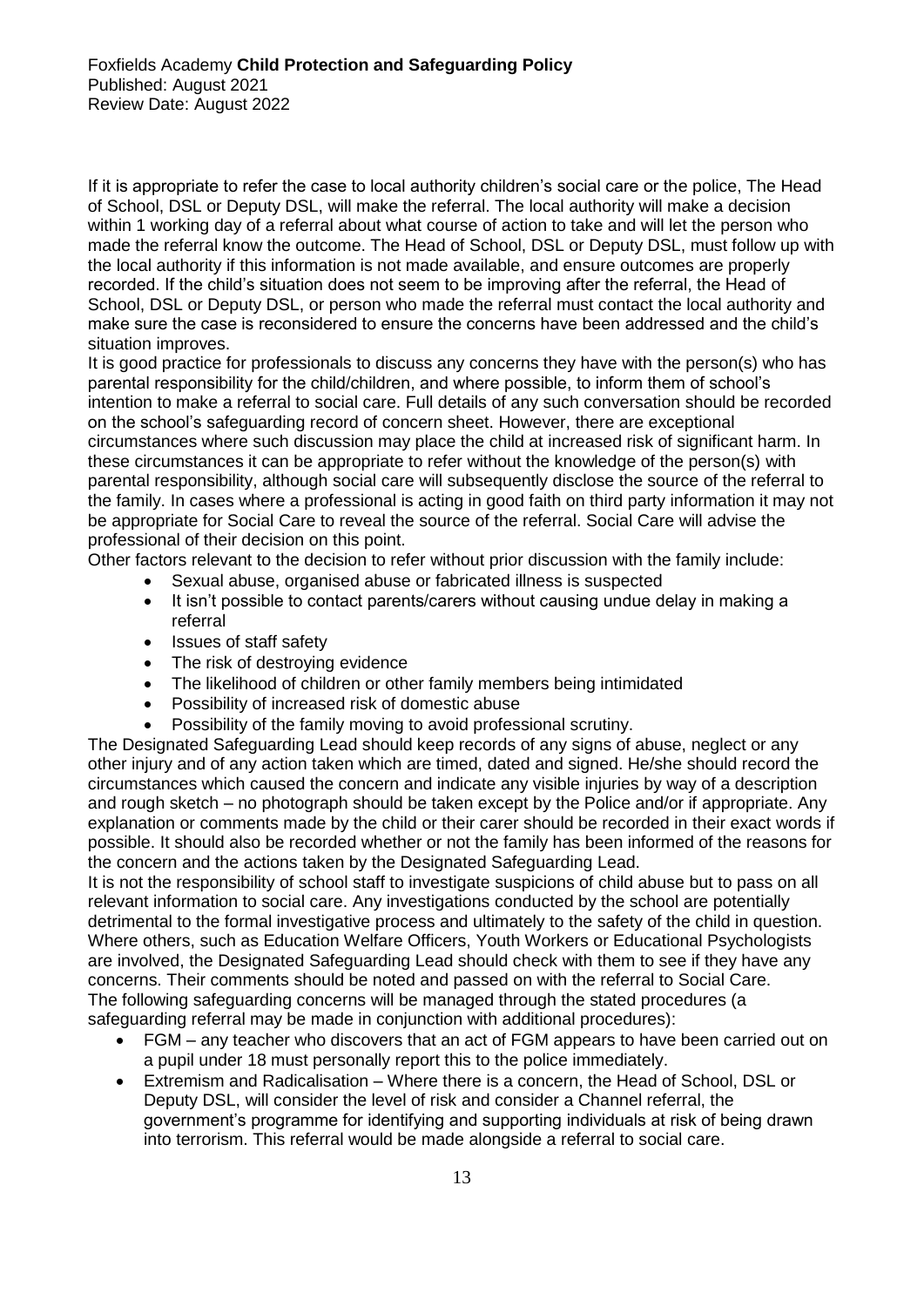## **Responding to Concerns**

All staff have a responsibility to respond to disclosures by pupils or other concerns and pass these concerns on to the Designated Safeguarding Lead immediately, or a member of the senior leadership team in their absence. It is important that all parties act swiftly and avoid delays. It is vital that staff do not:

- dismiss concerns or disclosures as insignificant, they may provide a vital link to other information; • keep such concerns to themselves
- promise secrecy to children or adults making disclosures but reassure them that information will be shared appropriately and confidentially

It is unacceptable for any member of staff to keep such concerns to themselves, including concerns about the conduct of another member of staff. The Designated Safeguarding Lead/Head of School will ensure that:

- factual information only is shared
- the information is shared appropriately and confidentially with the appropriate professionals
- this is recorded on the child's individual, confidential file in school.

The Leicestershire and Rutland Safeguarding Children Partnership Procedures contain the interagency processes, protocols and expectations for safeguarding children. (Available on the website [www.lrsb.org.uk\)](http://www.lrsb.org.uk/).

Any person may seek advice and guidance from the First Response Children's Duty Professionals Consultation Line, particularly if there is doubt about how to proceed. Any adult, whatever their role, can take action in his/her own right to ensure that an allegation or concern is investigated and can report to the investigating agencies.

## **Allegations made against people who work with children**

Where any member of staff becomes aware that someone in a position of trust, this refers to all adults that work with children, has harmed a child or behaved in a way that indicates that they may be unsuitable in a position of trust, the Local Authority Designated Officer(s) (LADO) must be contacted to discuss all concerns promptly.

Leicestershire County Council LADO:

Kim Taylor/Lovona Brown: 0116 305 7597

## **If a child requires immediate medical treatment:**

If a child comes to school in need of immediate medical treatment they should initially be taken to a school's designated first-aider, where appropriate action will be taken. This may involve:

- a call or delivery to the local health centre
- delivery to hospital
- a call to emergency services.

If in the judgement of the Designated Safeguarding Lead or Senior Leadership Team, there are indications that the cause of the problem may be related to child abuse, the medical professionals must be informed. The Designated Safeguarding Lead must refer the case to Social Care. Provision of medical treatment should not be delayed by attempts to contact the parent or carer in advance and in some cases of suspected child abuse it would be inappropriate to alert parents/carers. A child of whom there is a suspicion of possible abuse but no need for immediate medical treatment: If it is believed that a child may be suffering, or may be at risk of suffering significant harm, even in the absence of any physical evidence, this should be brought to the attention of the statutory child protection services immediately.

## **Recruitment and Selection of Staff**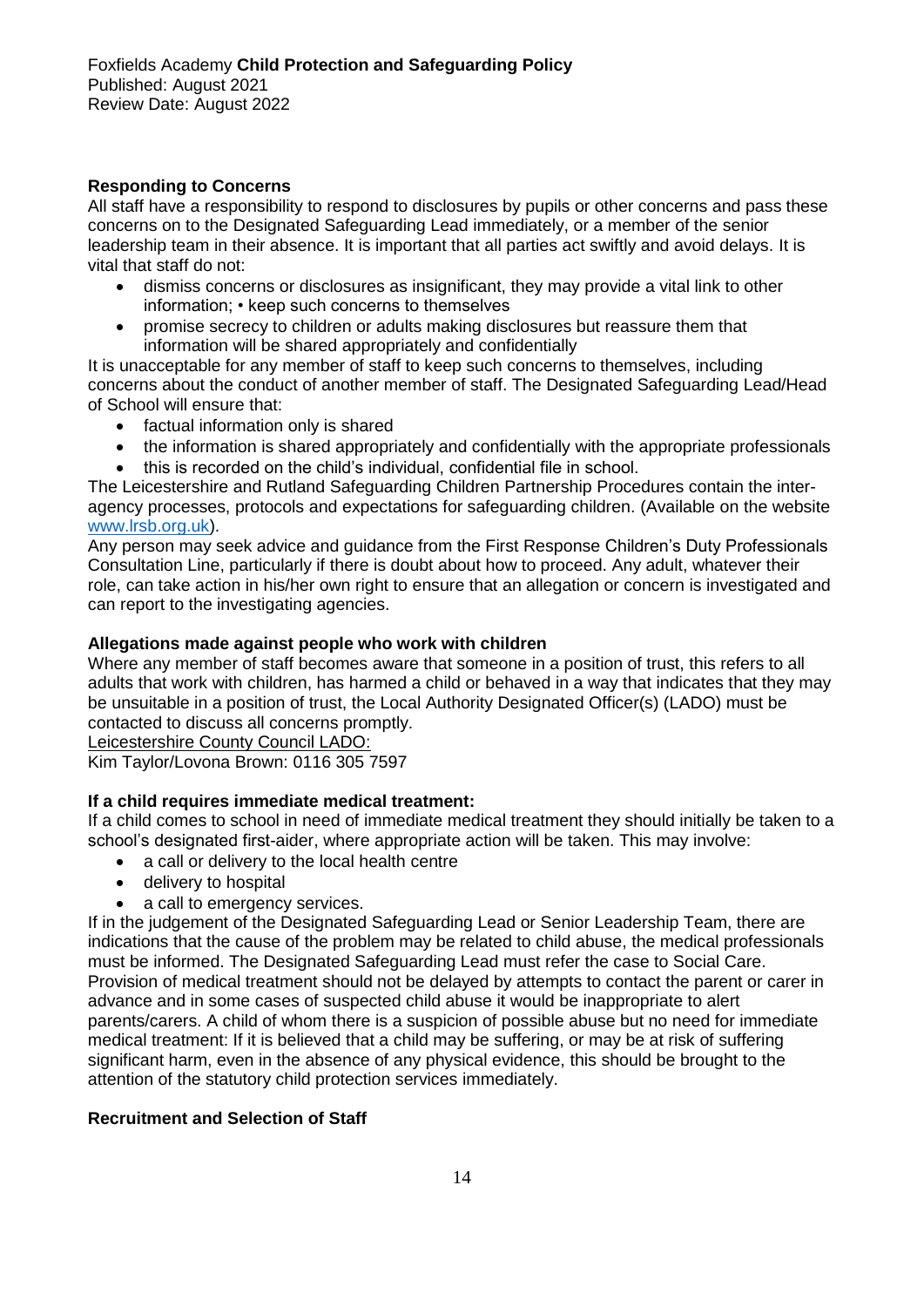The school's safer recruitment processes follow the statutory guidance: "*Keeping children safe in education, Part Three: Safer recruitment*."

The school will provide all the relevant information in references for a member of staff about whom there have been safeguarding concerns i.e. about child protection / inappropriate conduct. Cases in which the conclusion of an allegation has been unsubstantiated, unfounded, false or malicious will not be included in employer references. A history of repeated safeguarding concerns or allegations which have all been found to be unsubstantiated, malicious etc. will also not be included in a reference.

The school has an open safeguarding ethos regularly addressing safeguarding responsibilities during staff meetings and fostering an ongoing culture of vigilance. All new staff and volunteers receive a safeguarding induction and are briefed on the code of conduct for adults working with children. The Leicestershire County Council induction leaflet is given to all staff and is the basis for the safeguarding induction.

In line with statutory requirements, every recruitment process for school staff will have at least one member (teacher/manager or Local School Board representative) who has undertaken safer recruitment training.

Staff and volunteers who provide early years or later years childcare and any managers of such childcare are covered by the disqualification regulations of the Childcare Act 2006 and are required to declare relevant information - see statutory guidance: Disqualification under the Childcare Act 2006 (last updated August 2018).

Also see CIT's Safer Recruitment policy.

## **Other Relevant Policies**

The Local School Board's statutory responsibility for safeguarding the welfare of children goes beyond simply child protection. The duty is to ensure that safeguarding permeates all activity and functions. This policy therefore complements and supports a range of other policies, for instance:

- Behaviour and Exclusions Policy
- Anti-Bullying Policy
- Online Safety Policy
- SEND Policy
- RSE Policy
- PSHE Policy
- CIT Acceptable Use of Internet Policy
- CIT Staff Code of Conduct
- CIT Whistleblowing Policy
- CIT Allegations of Abuse Against Staff Policy
- CIT Looked After Children (LAC) Policy
- CIT Mobile Device Policy
- CIT Safer Recruitment Policy
- CIT Staff Handbook
- CIT Health and Safety Policy and Handbook
- CIT Equal Opportunities and Diversity Policy for Students and Parents/Carers
- CIT Sexual Violence & Harassment between Children

The above list is not exhaustive but when undertaking development or planning of any kind the school will consider the implications for safeguarding and promoting the welfare of children.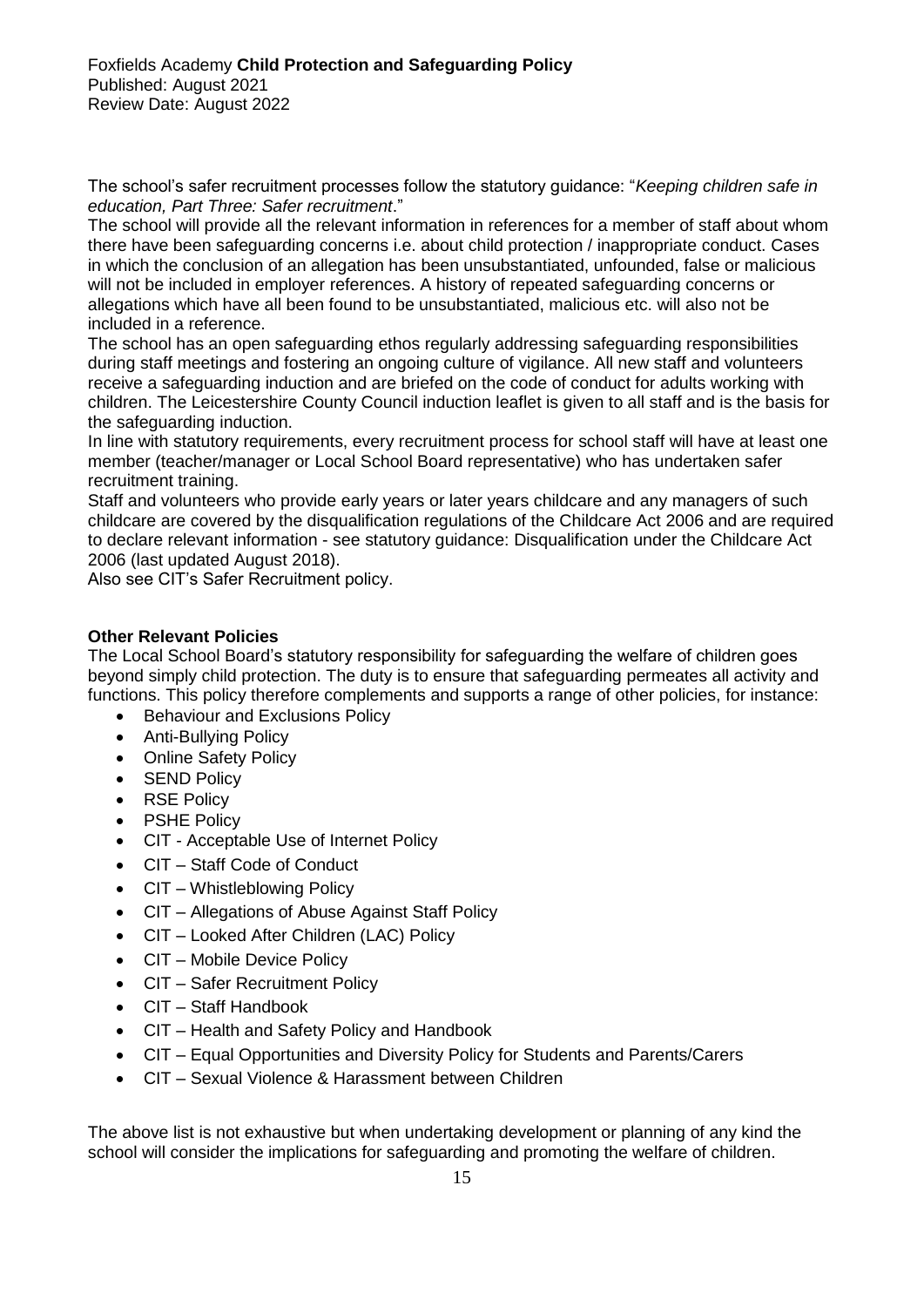## **APPENDIX 1**

#### **PROCEDURE TO FOLLOW IN CASES OF POSSIBLE, ALLEGED OR SUSPECTED ABUSE, OR SERIOUS CAUSE FOR CONCERN ABOUT A CHILD**

#### **Contents**

| General                                                          |  |
|------------------------------------------------------------------|--|
| Individual Staff/Volunteers/Other Adults - main procedural steps |  |
| Designated Safeguarding Lead – main procedural steps             |  |

#### **A. General**

- 1) The Leicestershire and Rutland Safeguarding Children Partnership Procedures contain the inter-agency processes, protocols and expectations for safeguarding children. (Available on the website www.lrsb.org.uk: The Designated Safeguarding Lead is expected to be familiar with these, particularly the indicators of abuse and neglect and the referral processes.
- 2) It is important that all parties act swiftly and avoid delays.
- 3) Any person may seek advice and guidance from the First Response Children's Duty Professionals Consultation Line, particularly if there is doubt about how to proceed. Any adult, whatever their role, can take action in his/her own right to ensure that an allegation or concern is investigated and can report to the investigating agencies.
- 4) A record, dated (including the day and time) and signed, must be made as to what has been alleged, noticed and reported, and kept securely and confidentially.
- 5) In many cases of concern there will be an expectation that there have already been positive steps taken to work with parents and relevant parties to help alleviate the concerns and effect an improvement for the child. This is appropriate where it is thought a child may be in need in some way, and require assessment to see whether additional support and services are required. An example might be where it is suspected a child may be the subject of neglect. In most cases the parents' knowledge and consent to the referral are expected, unless there is reason for this not being in the child's interest. However, there will be circumstances when informing the parent/carer of a referral might put the child at risk and/or undermine Police enquiries, and in individual cases, advice from Children's Social Care will need to be taken.

#### **B. Individual Staff/Volunteers/Other Adults – main procedural steps**

- 1) When a child makes a disclosure, or when concerns are received from other sources, do not investigate, ask leading questions, examine children, or promise confidentiality. Children making disclosures should be reassured and if possible at this stage should be informed what action will be taken next.
- 2) As soon as possible make a dated (including the day), timed and signed record of what has been disclosed or noticed, said or done and report to the Designated Safeguarding Lead in the school.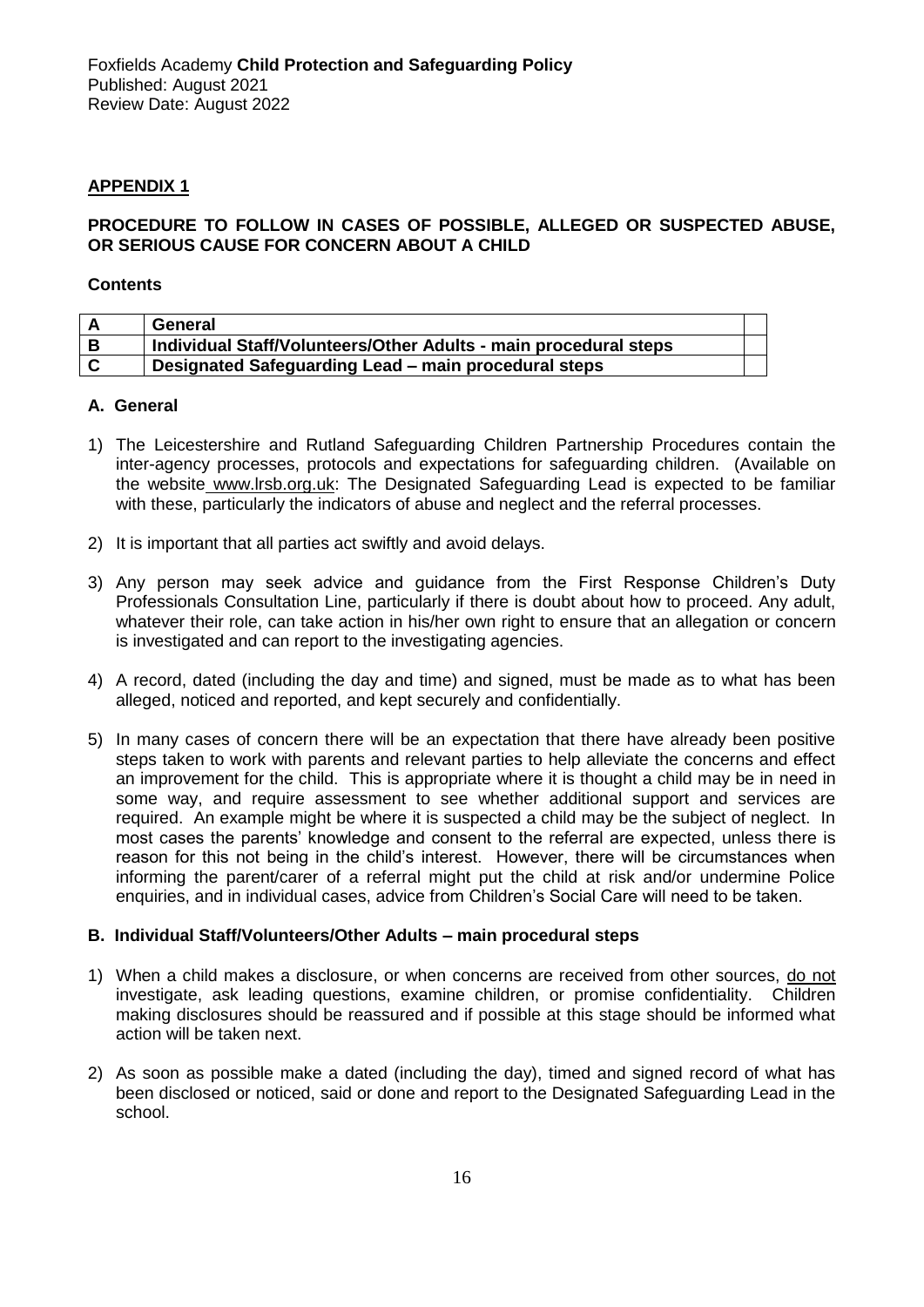- 3) If the concern involves the conduct of a member of staff or volunteer, a visitor, a governor, a trainee or another young person or child, the Headteacher must be informed.
- 4) If the safeguarding concern or allegation is about the Headteacher, the information should normally be passed to the Chair of Governors (or other senior manager in a MAT) or failing that to the Local Authority Allegations Manager (LADO).
- 5) If this has not already been done, inform the child (or other party who has raised the concern) what action you have taken.

#### **C. Designated Safeguarding Lead – main procedural steps**

- 1) Begin an individual case file for each child involved which will hold a record of communications and actions to be stored securely (see section on Records, Monitoring and Transfer). Include a chronology of case activity.
- 2) Where initial enquiries do not justify a referral to the investigating agencies, inform the initiating adult and monitor the situation. If in doubt, seek advice from the First Response professionals consultation line.
- 3) Share information confidentially with those who need to know.
- 4) Where there is a child protection concern requiring immediate, same day, intervention from Children's Social Care, the First Response Children's Duty should be contacted by phone (contact the local authority Children's Services where the child lives). Written confirmation should be made within 24 hours on the Multi-Agency Referral Form to Children's Social Care. All other referrals should be made using the online form (see link [http://lrsb.org.uk/childreport\)](http://lrsb.org.uk/childreport).
- 5) If the concern is about children using harmful sexual behaviour, also refer to the separate guidance, "Guidance for schools working with children who display harmful sexual behaviour" (Leicestershire LA Guidance).
- 6) If it appears that urgent medical attention is required arrange for the child to be taken to hospital (normally this means calling an ambulance) accompanied by a member of staff who must inform medical staff that non-accidental injury is suspected. Parents must be informed that the child has been taken to hospital.
- 7) Exceptional circumstances: If it is feared that the child might be at immediate risk on leaving school, take advice from the First Response Professionals Consultation line (for instance about difficulties if the school day has ended, or on whether to contact the police). Remain with the child until the Social Worker takes responsibility. If in these circumstances a parent arrives to collect the child, the member of staff has no right to withhold the child, unless there are current legal restrictions in force (eg a restraining order). If there are clear signs of physical risk or threat, First Response Children's Duty should be updated and the Police should be contacted immediately.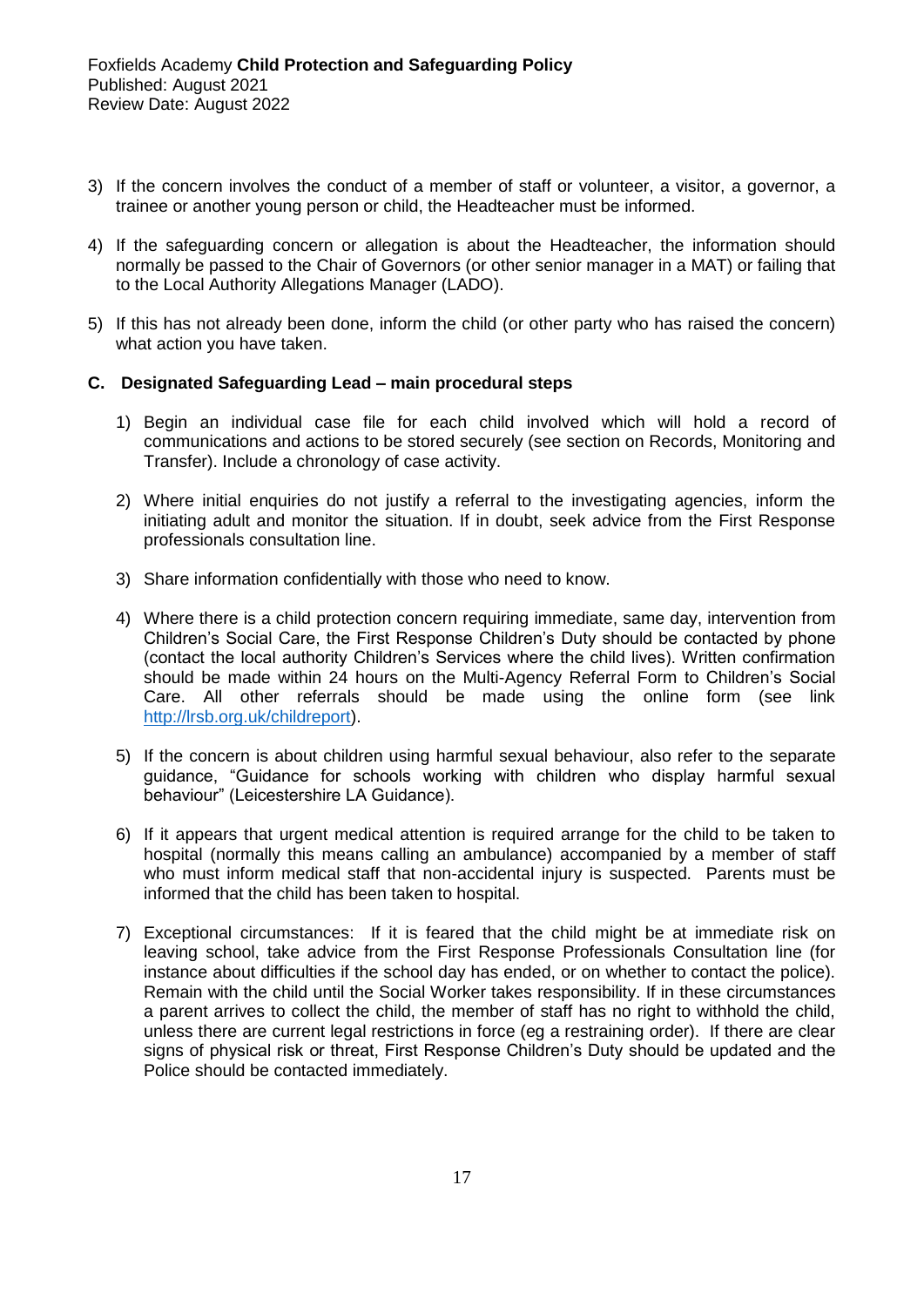## **APPENDIX 2 PROCESS FOR DEALING WITH SAFEGUARDING CONCERNS OR ALLEGATIONS AGAINST STAFF (INCLUDING HEADTEACHERS), SUPPLY TEACHERS, VOLUNTEERS AND CONTRACTORS**

These procedures should be followed in all cases in which there is an allegation or safeguarding concern that a person working with children has:

- behaved in a way that has harmed a child, or may have harmed a child;
- possibly committed a criminal offence against or related to a child;
- behaved towards a child or children in a way that indicates he or she would pose a risk of harm to children; or
- behaved or may have behaved in a way that indicates they may not be suitable to work with children.

There is also a school "Low-level concerns policy" which should be followed if the concern does not meet the allegations threshold above or is not considered serious enough to make a referral to the LADO.

Relevant documents:

• DfE "Keeping children safe in education: Statutory guidance for schools and colleges" (part 4: Allegations made against/concerns raised in relation to teachers, including supply teachers, other staff, volunteers and contractors)

## **1) Individual Staff/Volunteers/Other Adults who receive the allegation:**

i. Write and sign a dated and timed note of what has been disclosed or noticed, said or done.

ii. Report immediately to the Headteacher.

iii. Pass on the written record.

iv. If the allegation or safeguarding concern is about the conduct of the Headteacher, report immediately to the Chair of Governors. Pass on the written record. (If there is difficulty reporting to the Chair of Governors, contact the Allegations Manager (LADO), Safeguarding and Performance Unit as soon as possible.)

## **2) Headteacher (or Chair of Local School Board)**

i. If there is no written record, write and sign a dated and timed note of what has been disclosed or noticed, said or done.

ii. Before taking further action notify and seek advice from the Allegations Manager (LADO), Safeguarding and Improvement Unit on the same day.

iii. You may be asked to clarify details or the circumstances of the allegation, but this must not amount to an investigation at this stage.

iv. Report to First Response Children's Duty if the Allegations Manager (LADO) so advises or if circumstances require a referral concerning a child.

v. Ongoing involvement in cases:

- Liaison with the Allegations Manager (LADO)
- Co-operation with the investigating agency's enquiries as appropriate (including working closely with the employment agency in the case of supply teachers).
- Consideration of employment issues and possible disciplinary action where the investigating agencies take no further action.
- Possible referral to the DBS or The Teaching Regulation Agency, depending on the outcome.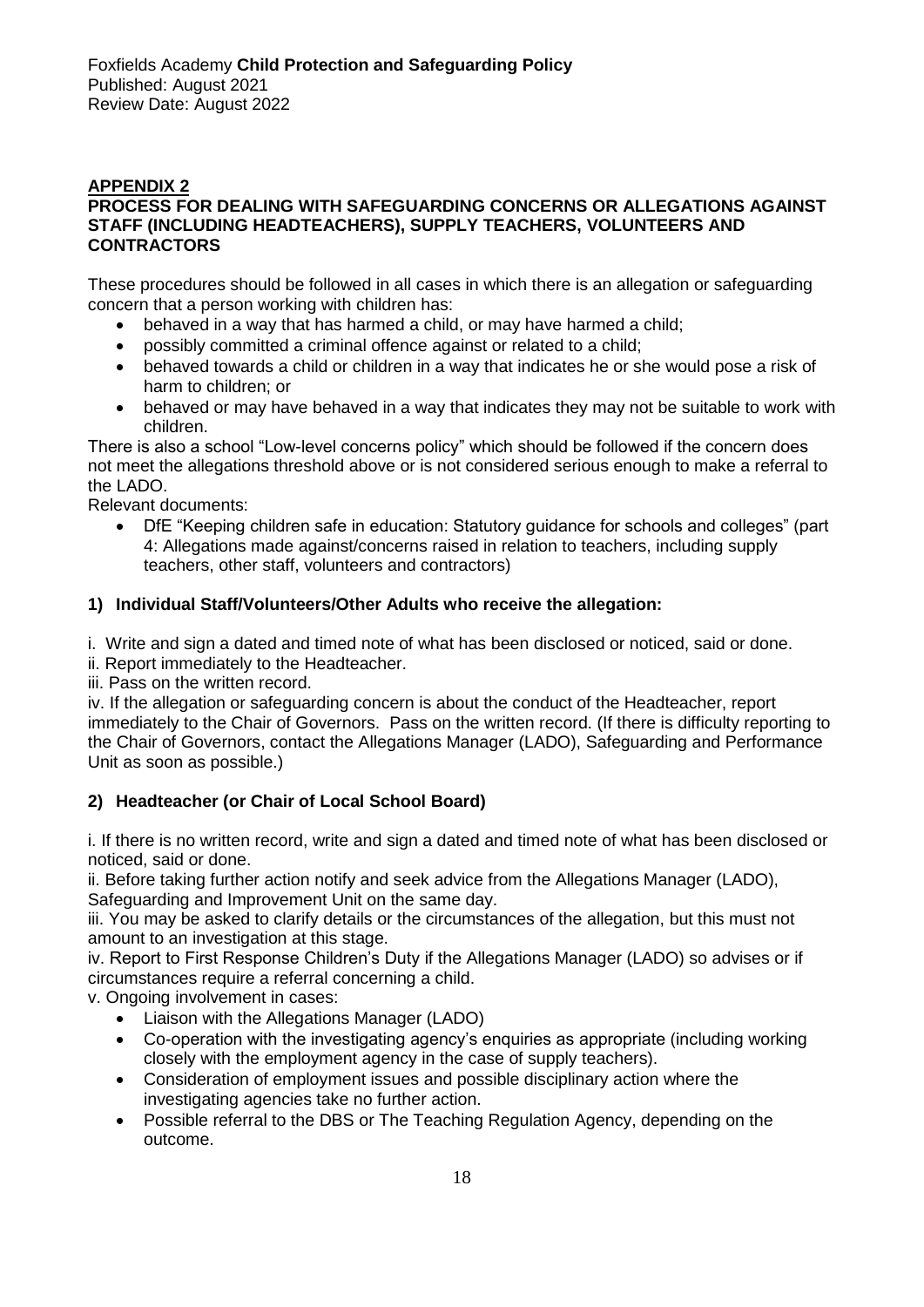## **Appendix 3**

#### **Safeguarding pupils who are vulnerable to extremism and radicalisation**

Our school recognises the duties placed on us by the Counter Terrorism Bill (July 2015) to prevent our pupils being drawn into terrorism.

These include:

- Assessing the risk of pupils being drawn into terrorism (see Appendix 5)
- Working in partnership with relevant agencies (including making referrals) under the Safeguarding Children Partnership procedures
- Appropriate staff training
- Appropriate online filtering

Our school is committed to actively promoting the fundamental British values of democracy, the rule of law, individual liberty and mutual respect and tolerance of those with different faiths and beliefs. The pupils are encouraged to develop and demonstrate skills and attitudes that will allow them to participate fully in and contribute positively to life in modern Britain.

There is a current threat from terrorism in the UK and this can include the exploitation of vulnerable young people, aiming to involve them in terrorism or to be active in supporting terrorism.

Our school seeks to protect children and young people against the messages of all violent extremism including but not restricted to those linked to Islamist Ideology, Far Right / Neo Nazi / White Supremacist ideology etc. Concerns should be referred to the Designated Safeguarding Lead who has local contact details for the Prevent Engagement Team (Police) and Channel referrals. They will also consider whether circumstances require Police to be contacted urgently.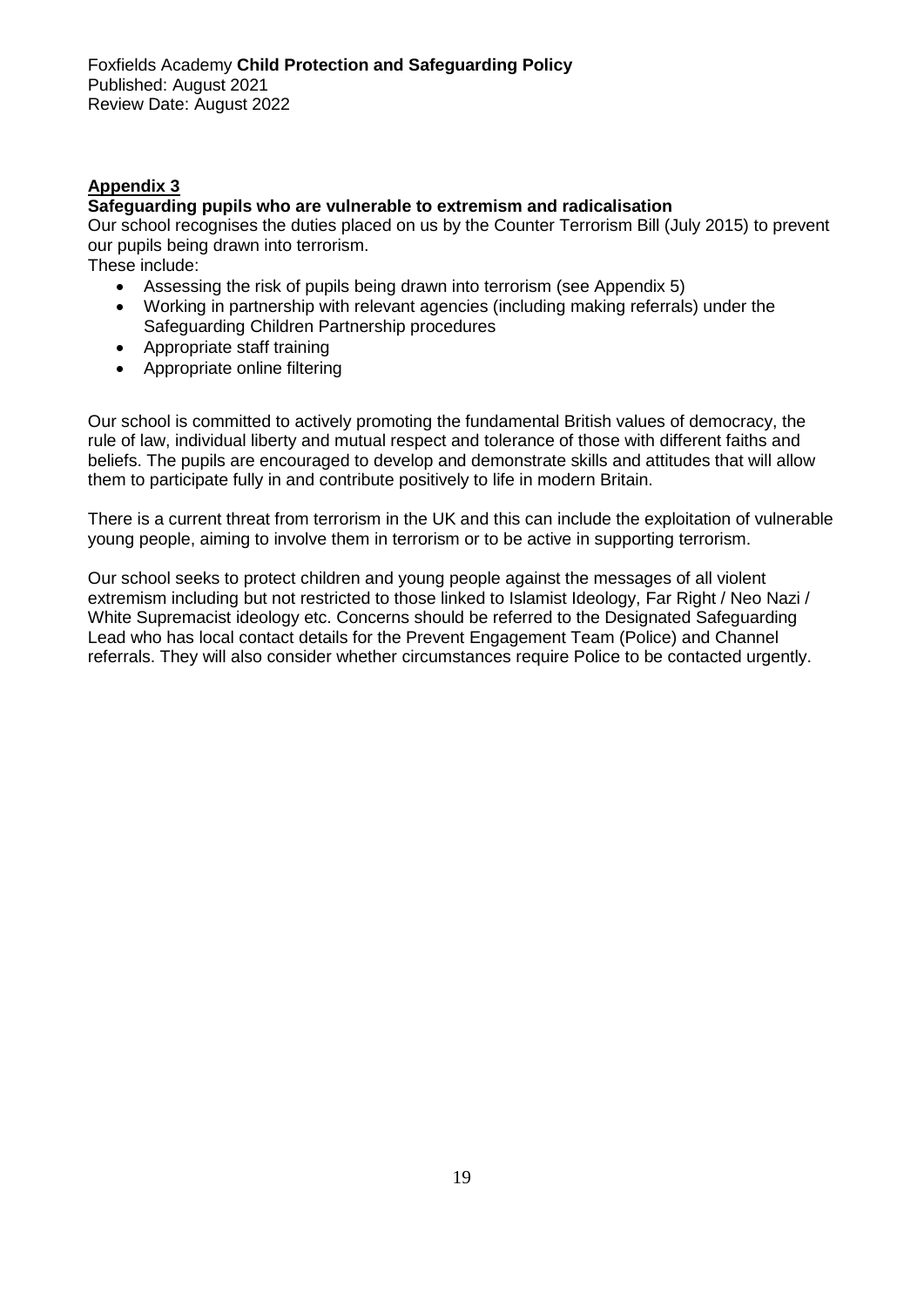Foxfields Academy **Child Protection and Safeguarding Policy**  Published: August 2021 Review Date: August 2022

**Appendix 4**

## **Operation Encompass**

# **OUR KEY ADULTS ARE: Lizzie Papworth (DSL) & Charlotte Hardy (Head of School)**



Our school is part of Operation Encompass. This is a police and education early intervention safeguarding partnership which supports children and young people who experience Domestic Abuse.

Operation Encompass means that the police will share information about Domestic Abuse incidents with our school PRIOR to the start of the next school day when they have been called to a domestic incident.

Once a Key Adult (DSL) has attended at an Operation Encompass briefing they will cascade the principles of Operation Encompass to all DDSL's,

Our parents are fully aware that we are an Operation Encompass school.

The Operation Encompass information is stored in line with all other confidential safeguarding and child protection information.

We are aware that we must do nothing that puts the child/ren or the non-abusing adult at risk.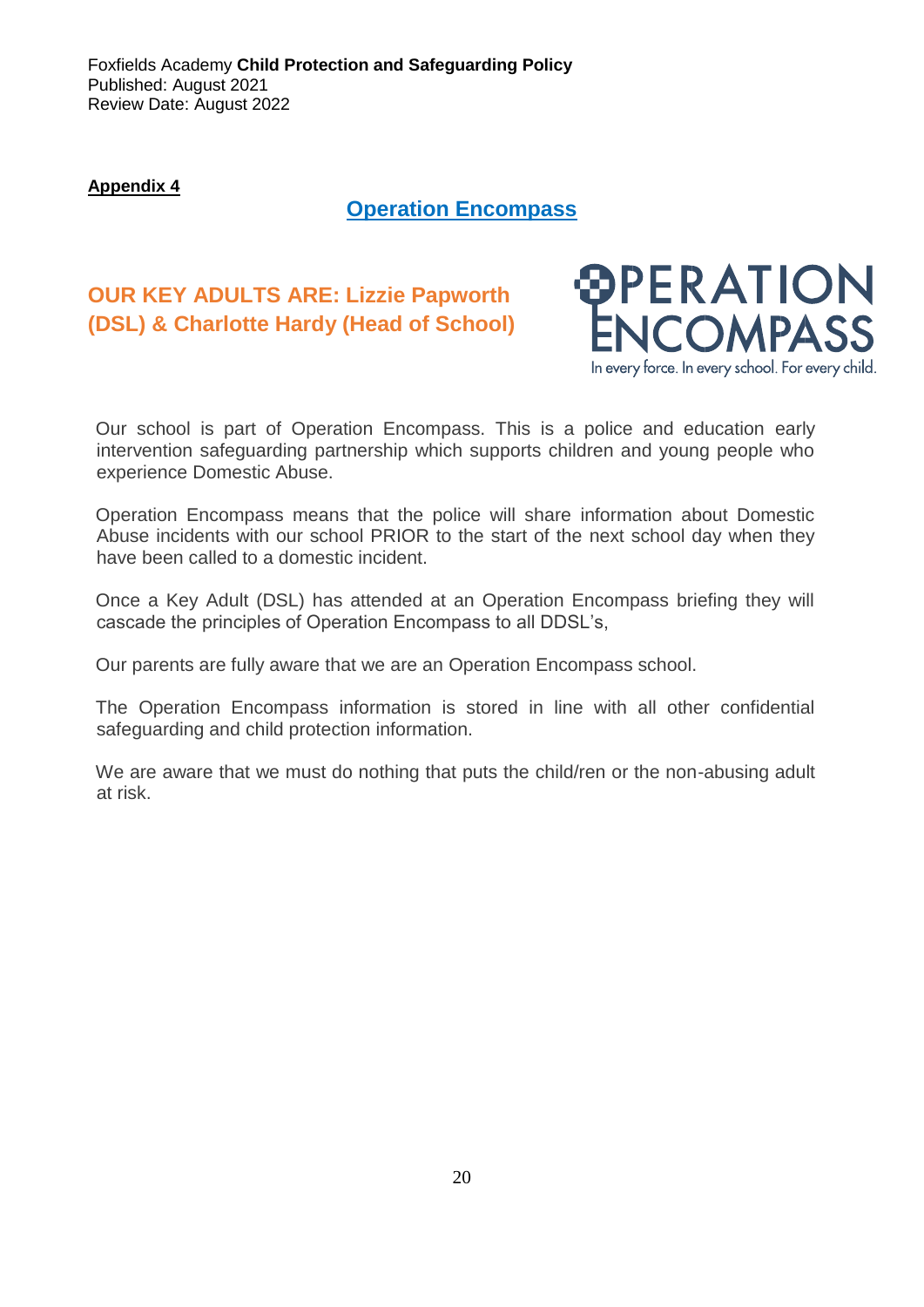#### **Appendix 5 – Definitions and Indicators of Abuse**

These indicators are not exhaustive and whilst the factors detailed below may be an indication that a child is facing/at risk of abuse, it should not be assumed that is the case simply on the basis of someone presenting with one or more of these warning signs.

#### **Physical Abuse**

**Definition:** Physical abuse is when someone hurts or harms a child or young person. This may involve; hitting, shaking, throwing, poisoning, burning or scalding, drowning, suffocating, or otherwise causing physical harm to a child. Physical harm may also be caused when a parent or carer fabricates the symptoms of, or deliberately induces, illness in a child.

**Indicators:** All children have accidents, trips and falls and there is not just one sign or symptom to look out for but it is important to be aware of the signs. Physical abuse indicators include; bruises, broken or fractured bones, burns or scalds, bite marks, swelling. It can also include other injuries and health problems such as; scarring, the effects of poisoning, such as vomiting, drowsiness or seizures, breathing problems from drowning, suffocations or poisoning.

#### **Emotional Abuse**

**Definition:** The persistent emotional maltreatment of a child such as to cause severe and adverse effects on the child's emotional development. It may involve conveying to a child that they are worthless or unloved, inadequate, or valued only insofar as they meet the needs of another person. It may include not giving the child opportunities to express their views, deliberately silencing them or 'making fun' of what they say or how they communicate. It may feature age or developmentally inappropriate expectations being imposed on children. These may include interactions that are beyond a child's developmental capability as well as overprotection and limitation of exploration and learning, or preventing the child from participating in normal social interaction. It may involve seeing or hearing the ill-treatment of another. It may involve serious bullying (including cyberbullying), causing children frequently to feel frightened or in danger, or the exploitation or corruption of children. Some level of emotional abuse is involved in all types of maltreatment of a child, although it may occur alone.

**Indicators:** Physical and emotional development delays, a child talks of excessive punishment, fear or parents/carers being contacted, sudden speech disorders, running away, self-deprecation, low self-esteem.

#### **Sexual Abuse**

**Definition:** Sexual abuse involves forcing or enticing a child or young person to take part in sexual activities, not necessarily involving a high level of violence, whether or not the child is aware of what is happening. The activities may involve physical contact, including assault by penetration (for example rape or oral sex) or nonpenetrative acts such as masturbation, kissing, rubbing and touching outside of clothing. They may also include non-contact activities, such as involving children in looking at, or in the production of, sexual images, watching sexual activities, encouraging children to behave in sexually inappropriate ways, or grooming a child in preparation for abuse. Sexual abuse can take place online, and technology can be used to facilitate offline abuse. Sexual abuse is not solely perpetrated by adult males. Women can also commit acts of sexual abuse, as can other children. The sexual abuse of children by other children is a specific safeguarding issue in education.

**Indicators:** If a child is being or has been sexually abused might include: avoiding being alone or frightened of people or a person they know, using sexualised language or displaying sexualised behaviour, having nightmares or bed-wetting, alcohol or drug misuse, self-harm, changes in eating habits, changes in their mood, genital discomfort/pain/itching/bruising/injuries, public and/or compulsive masturbation, sexually transmitted infection, sexually explicit drawings or pregnancy.

#### **Neglect**

**Definition:** The persistent failure to meet a child's basic physical and/or psychological needs, likely to result in the serious impairment of the child's health or development. Neglect may occur during pregnancy, for example, as a result of maternal substance abuse. Once a child is born, neglect may involve a parent or carer failing to: provide adequate food, clothing and shelter (including exclusion from home or abandonment); protect a child from physical and emotional harm or danger; ensure adequate supervision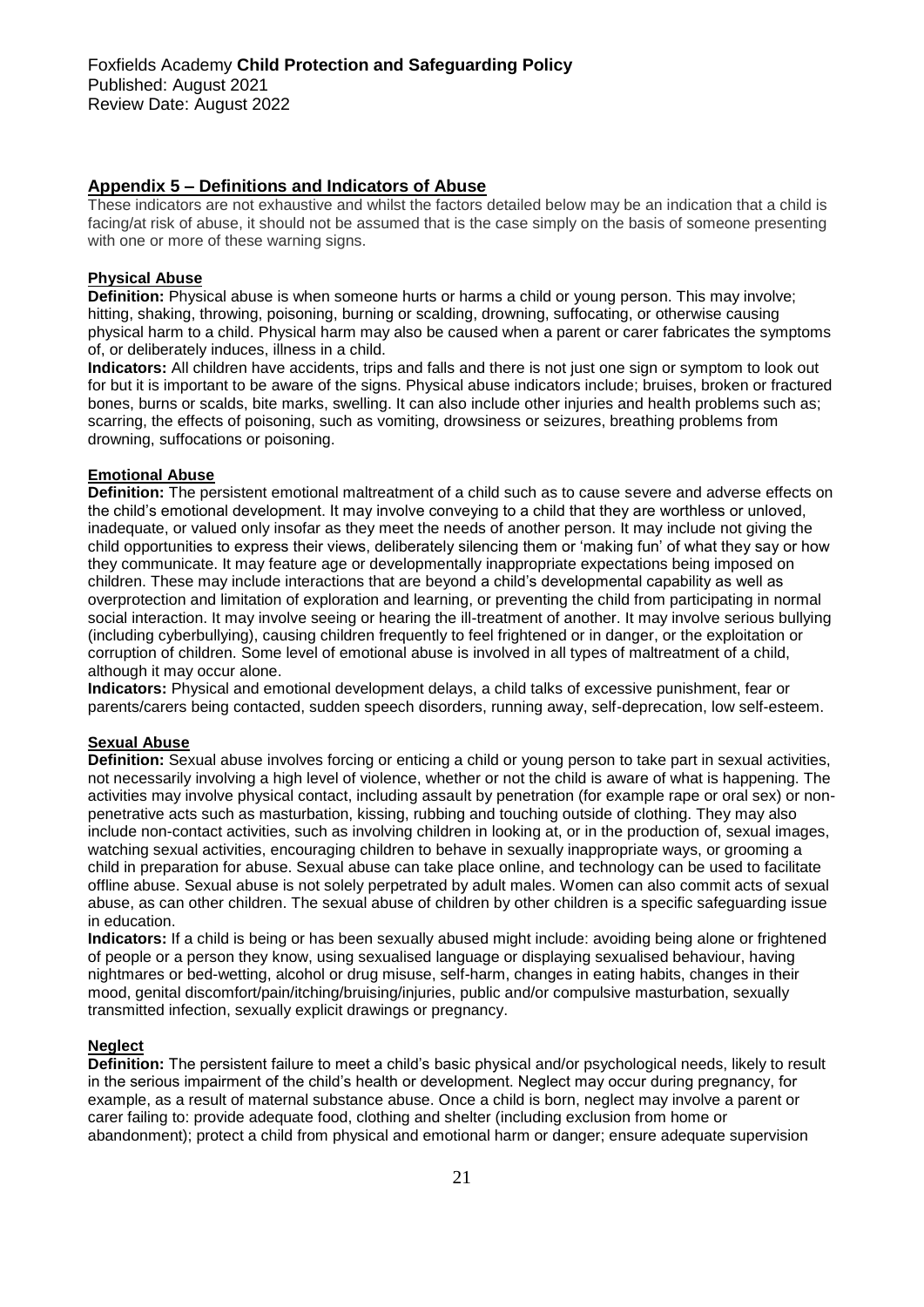(including the use of inadequate care-givers); or ensure access to appropriate medical care or treatment. It may also include neglect of, or unresponsiveness to, a child's basic emotional needs.

**Indicators:** A child feeling cold and/or being inappropriately dressed, undernourished, always hungry, untreated medical problems e.g. dental decay, head lice etc, lethargy, tiredness, aggressive tendencies.

#### **Peer on Peer Abuse/Gang Violence/Sexual Violence**

Definition: Children can abuse other children. This is generally referred to as peer on peer abuse and can take many forms. This can include (but is not limited to) bullying (including cyberbullying); sexual violence and sexual harassment; physical abuse such as hitting, kicking, shaking, biting, hair pulling, or otherwise causing physical harm; sexting and initiating/hazing type violence and rituals. It may be appropriate to regard a young person's behaviour as abusive if:

• There is a large difference in power (for example age, size, ability, development) between the young people

- concerned
- The perpetrator has repeatedly tried to harm one or more other children
	- There are concerns about the intention of the alleged young person. If the evidence suggests that there was an intention to cause severe harm to the victim, this should be regarded as abusive whether or not severe harm was actually caused

Sexual violence and sexual harassment can occur between two children of any age and sex. It can also occur through a group of children sexually assaulting or sexually harassing a single child or group of children. Sexual violence and sexual harassment exist on a continuum and may overlap, they can occur online and offline (both physical and verbal) and are never acceptable.

**Indicators:** Physical harm caused by others, disengagement from school, a large imbalance of power between peers, avoiding certain peers or peer groups, unexplained injuries, vague disclosures, sudden development of sexual behaviour, bullying behaviours, an increase in sexual comments, jokes or taunting, online sexual harassment (standalone or part of a widen pattern sexual harassment and/or sexual violence - It may include: non-consensual sharing of sexual images and videos, sexualised online bullying, unwanted sexual comments and messages, including, on social media, and sexual exploitation; coercion and threats), use of new or unknown slang words, holding unexplained money or possessions, new nickname, writing or drawing tags on possessions or environment, or starting to adopt certain codes of group behaviour e.g. ways of taking and hand signs.

#### **Child Criminal Exploitation (CCE) including Child Sexual Exploitation (CSE)**

**Definition:** CCE & CSE occur where an individual or group takes advantage of an imbalance in power to coerce, manipulate or deceive a child into taking part in sexual or criminal activity, in exchange for something the victim needs or wants, and/or for the financial advantage or increased status of the perpetrator or facilitator and/or through violence or the threat of violence. CSE and CCE can affect children, both male and female and can include children who have been moved (commonly referred to as trafficking) for the purpose of exploitation.

**Indicators:** Acquisition of money, clothes, mobile phones etc without plausible explanation, gangassociation and/or isolation from peers/social networks, leaving home/care without explanation and persistently going missing or returning late, inappropriate sexualised behaviour/sexually transmitted infections, relationships with controlling or significantly older individuals or groups, increasing secretiveness around behaviours and relationships, self-harm or significant changes in emotional wellbeing,

#### **Prevent – Pupils who are vulnerable to extremism and radicalisation**

**Definition:** Children can be exposed to different views and receive information from various sources. Some of these views may be considered radical or extreme. Radicalisation is the process through which a person comes to support or be involved in extremist ideologies. It can result in a person becoming drawn into terrorism and is in itself a form of harm. Extremism is vocal or active opposition to fundamental British values, including democracy, the rule of law, individual liberty and mutual respect and tolerance of different faiths and beliefs. It includes calls for the death of members of the British armed forces (HM Government, 2011).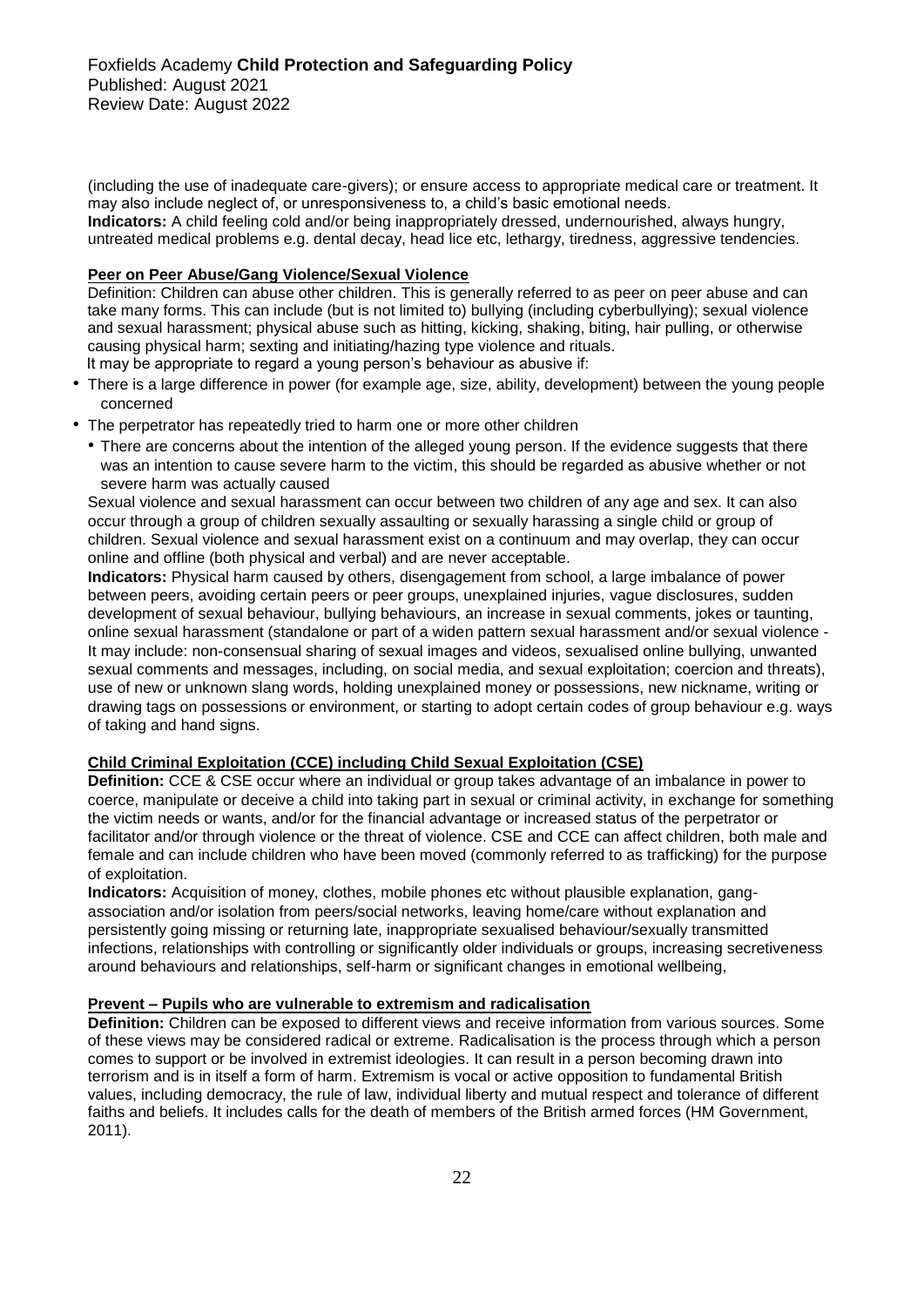**Indicators:** Unwillingness or inability to discuss their views/expressing extremist views, increased levels of anger, increased secretiveness especially around internet use, talking as if from a scripted speech, refusing to listen to different points of view, embracing conspiracy theories, or converting to a new religion.

#### **Female Genital Mutilation (FGM)**

**Definition:** Female genital mutilation is a procedure where the female genitals are deliberately cut, injured or changed, but there is no medical reason for this to be done. It is also known as female circumcision or cutting.

**Indicators:** A female at immediate risk of FGM may not know what is going to happen but indicators that this may be planned include; someone known as a 'cutter' visiting from abroad, a special occasion or ceremony to 'become a woman' or get ready for marriage, a female relative being cut. Physical indicators of FGM include; planning, taking, or returning from a long holiday abroad or going 'home' to visit family, having difficulty walking, standing or sitting, spending longer in the bathroom or toilet, appearing quiet, anxious or depressed, acting differently after an absence from school, severe pain, bleeding, infection such as tetanus, HIV and hepatitis B and C.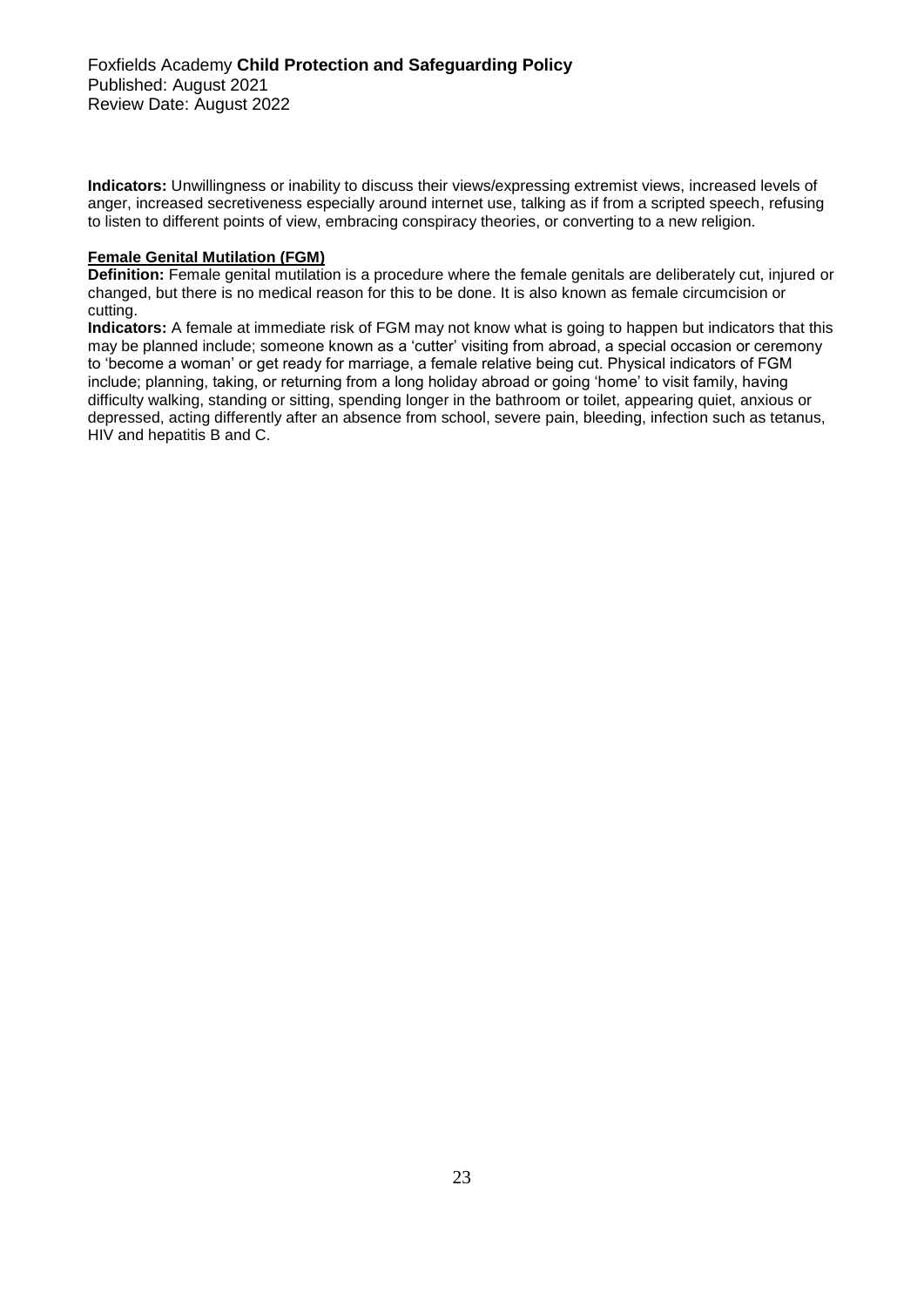# **Appendix 6 – Safeguarding Record of Concern Form**

| Pupil Name: _                                                                                                                                                                                                      |                                                |                               |  |  |  |
|--------------------------------------------------------------------------------------------------------------------------------------------------------------------------------------------------------------------|------------------------------------------------|-------------------------------|--|--|--|
| Safeguarding Concern (to be completed by staff member)<br>Detail the concern below, using the child's exact words where possible - consider WHAT is the concern, WHO is<br>involved, WHERE and WHEN did it happen. |                                                |                               |  |  |  |
|                                                                                                                                                                                                                    |                                                |                               |  |  |  |
|                                                                                                                                                                                                                    |                                                |                               |  |  |  |
|                                                                                                                                                                                                                    |                                                |                               |  |  |  |
|                                                                                                                                                                                                                    |                                                |                               |  |  |  |
|                                                                                                                                                                                                                    |                                                |                               |  |  |  |
| <b>Staff Name:</b>                                                                                                                                                                                                 | <b>Staff Signature:</b>                        | Date & Time:                  |  |  |  |
|                                                                                                                                                                                                                    |                                                |                               |  |  |  |
| Action taken (to be completed by Safeguarding Officer/SLT)                                                                                                                                                         |                                                |                               |  |  |  |
|                                                                                                                                                                                                                    |                                                |                               |  |  |  |
|                                                                                                                                                                                                                    |                                                |                               |  |  |  |
|                                                                                                                                                                                                                    |                                                |                               |  |  |  |
|                                                                                                                                                                                                                    |                                                |                               |  |  |  |
|                                                                                                                                                                                                                    |                                                |                               |  |  |  |
|                                                                                                                                                                                                                    |                                                |                               |  |  |  |
|                                                                                                                                                                                                                    |                                                |                               |  |  |  |
| Date and Time reported to Safeguarding<br>Officer/SLT:                                                                                                                                                             | Time of Action by Safeguarding<br>Officer/SLT: | Name of person taking action: |  |  |  |

# **Please turn over to record and detail any marks noticed on child's body.**